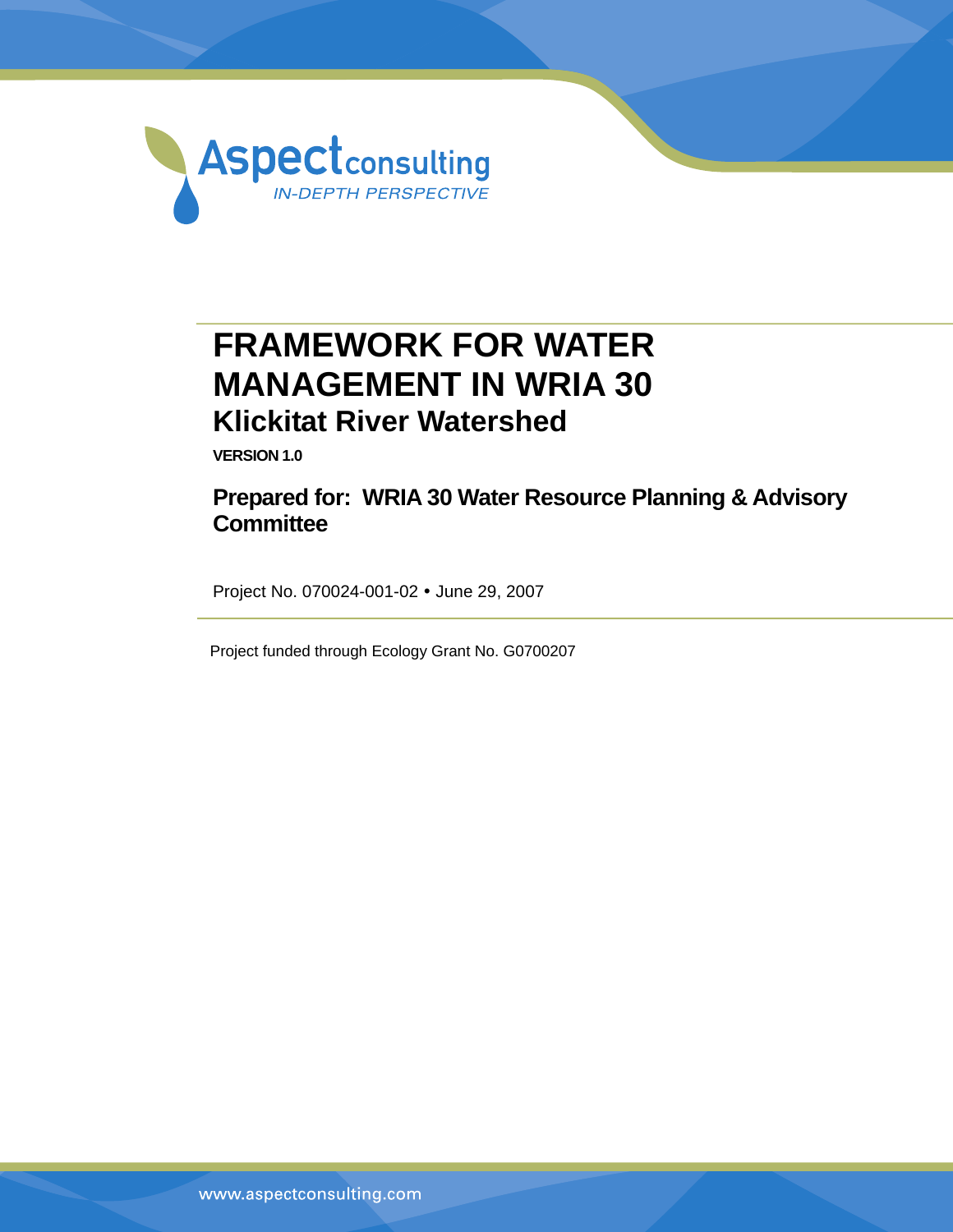# **Contents**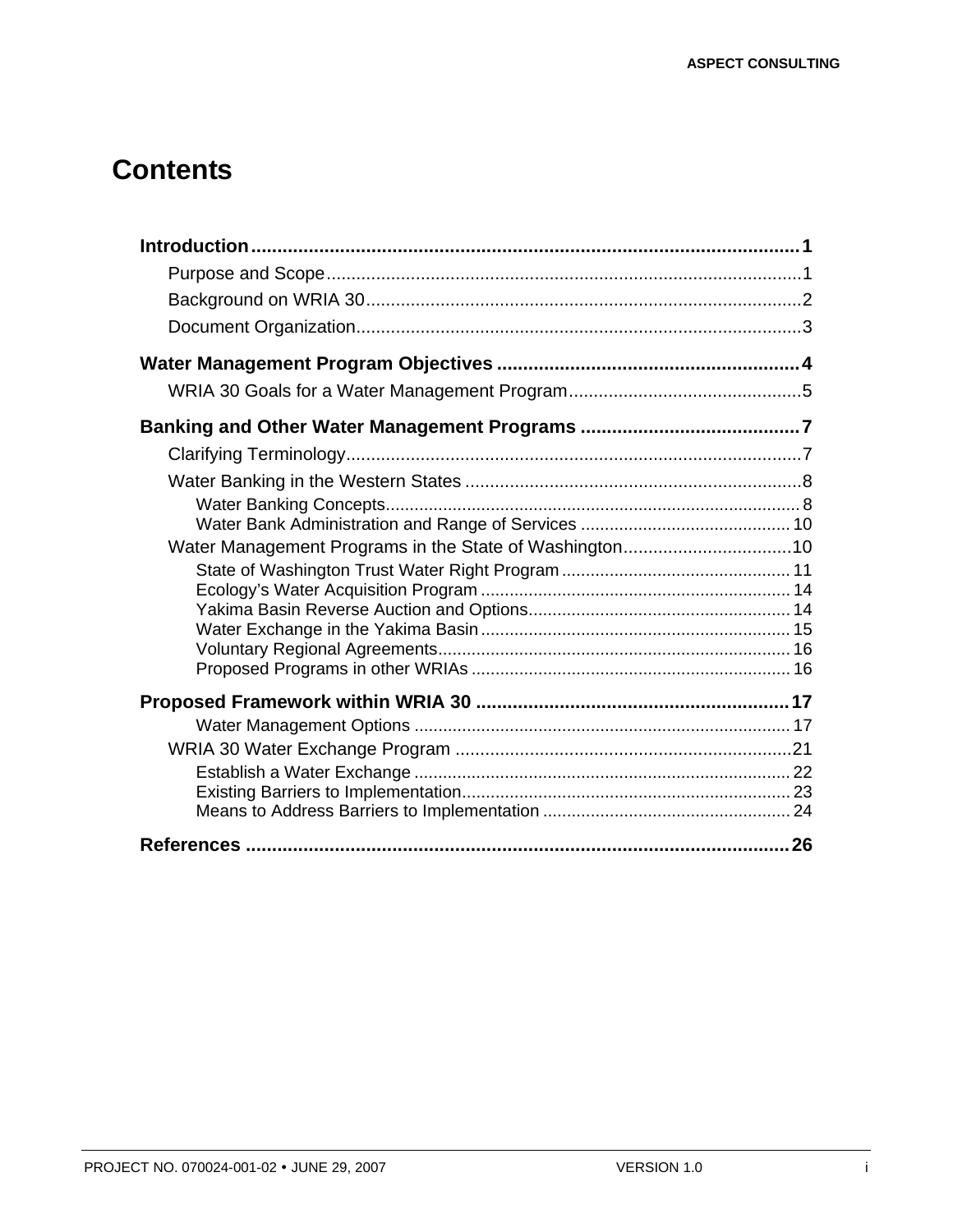## **Introduction**

## **Purpose and Scope**

The availability of adequate water supply to meet existing and future water demand is a high priority issue identified in the Water Resource Inventory Area 30 (WRIA 30) Watershed Management Plan (Watershed Plan). With the constraints on issuance of new water rights in the basin, emphasis needs to focus on providing mechanisms that facilitate the efficient use of existing water rights to meet both existing and future in-stream and out-of-stream demands. The Watershed Plan outlines a range of potential approaches to assist toward meeting the Watershed Plan's stated objective to "supply water in sufficient quantity to satisfy the stream flow needs of fish and to ensure that adequate water supplies are available for sustained growth of agriculture, industry, and residential populations". The Watershed Plan promotes implementing measures at the watershed level that protect and facilitate managing the inventory of existing water rights consistent with watershed goals.

The Washington State Department of Ecology (Ecology) provided funds to WRIA 30 under grant G0700207 to evaluate existing water banking and other water management strategies, and develop a conceptual framework for implementation at the watershed level. The scope of work under the grant included the following elements:

- Research and summarize pertinent background information on existing water banking programs (i.e., what they are and how they function) for adaptation to specific needs and circumstances within WRIA 30;
- Develop a range of appropriate water banking concepts, including identifying jurisdictional issues, regulatory process, and transfer mechanism appropriate to WRIA 30;
- Identify and evaluate limitations/constraints of implementing a water bank within the existing regulatory framework; discuss the legislative and/or rulemaking process to overcome these constraints; and
- Provide recommendations for implementation of a water management program consistent with WRIA 30 goals.

This report is intended to serve as a scoping document to be further developed during the implementation phase (Phase IV) of WRIA 30 planning process. Although tailored toward implementation in WRIA 30, it is anticipated that the pilot project can provide a framework for adaptation to other watersheds in the state interested in implementing a basin-level water management program. This effort was completed in coordination with the WRIA 30 Water Resources Planning and Advisory Committee (PAC), which includes representation from Ecology, and benefited from input from a wide range of entities involved in water resources throughout the State.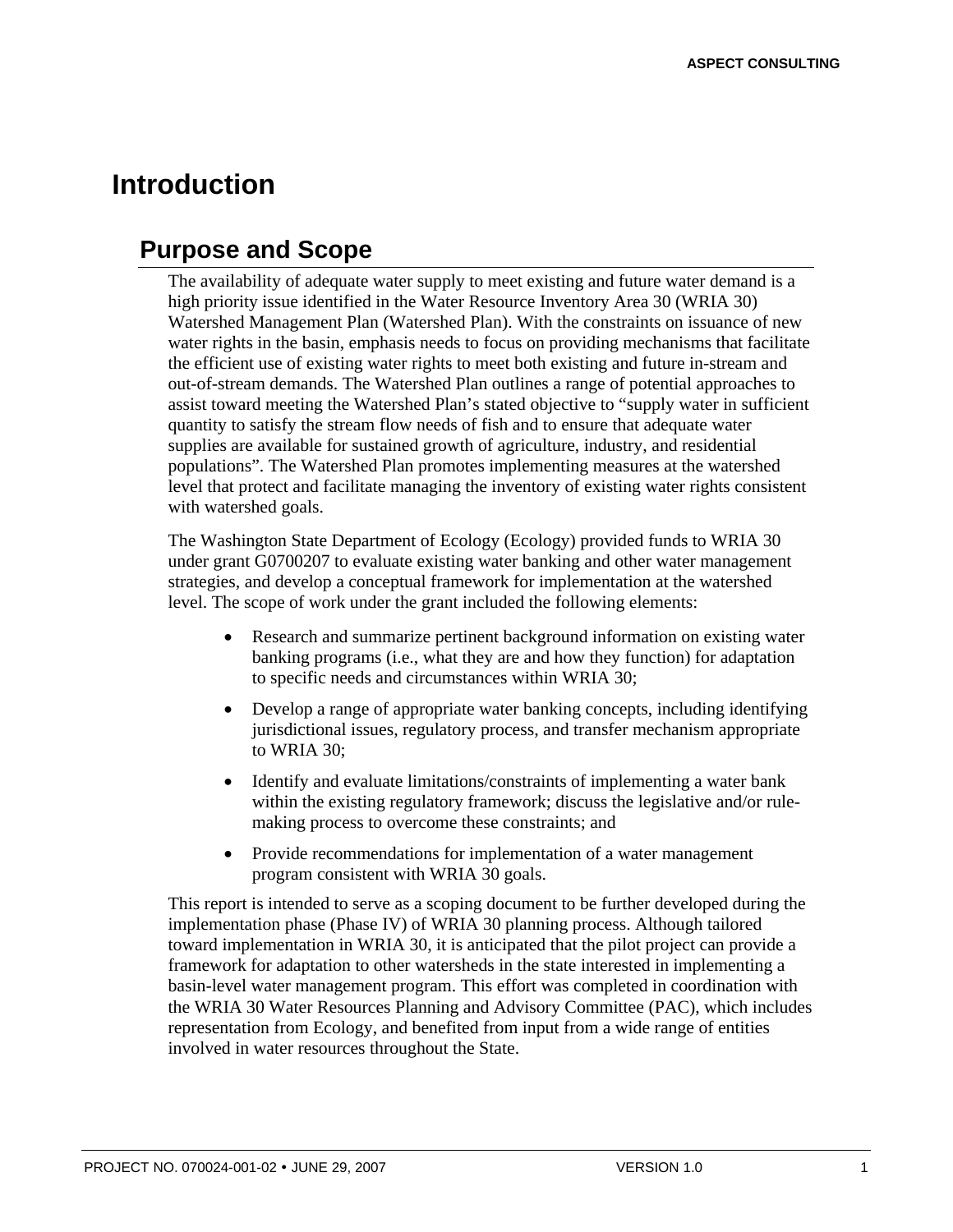## **Background on WRIA 30**

The Klickitat River Watershed Management Plan for WRIA 30 (Watershed Professionals Network et. al., May 3, 2005), was adopted in January 2006. WRIA 30 is located in south-central Washington, and consists of the Klickitat River basin and the area within Washington State between the mouth of the Klickitat River and the John Day Dam. The southern half of the WRIA lies within Klickitat County and the northern half is in Yakima County.

A variety of competing needs must be met by surface water and groundwater resources in WRIA 30. With the exception of the City of Goldendale and Community of Dallesport (inclusive of the Port of Klickitat), the watershed is rural with an economy largely based on agriculture, forestry, tourism and related service industry. Agricultural irrigation represents the majority (approximately 92 percent) of the total water use in WRIA 30. Residential (including exempt wells) and non-residential uses comprise roughly 7 and 1 percent of the total water use, respectively.

In WRIA 30 there is a total of 59,585 acre-feet/year of water (combined surface water and groundwater) allocated by 881 water right certificates and permits, based on information contained in Ecology's Water Rights Tracking System (WRTS). Of this quantity, approximately 77 percent is allocated to irrigation and the balance to other uses. In addition, there is also 91,062 acre-feet/year associated with 1,178 claims which are almost entirely for irrigation. The WRTS also identifies 92 pending applications for new appropriations (surface water and groundwater) requesting an additional 1,170 acrefeet/year. A total of 64 percent of the pending applications are for irrigation.

There is very limited water storage (i.e., reservoirs and associated conveyance systems) within the Klickitat River basin portion of WRIA 30, other than the limited capacity associated with municipal supplies and individual farm operations. There is also limited irrigation water conveyance infrastructure, other than in Upper Klickitat subbasin associated with diversion off Hellroaring Creek which supplies the Glenwood area. Outside of the Glenwood area, groundwater supplied by on-farm wells is the principal source of irrigation water. Currently, very little of the irrigation water supply in WRIA 30 is from Columbia River surface water diversions.

The extensive use of groundwater resources for existing water supplies within WRIA 30 is an important consideration and notable constraint when evaluating mechanisms for water management such as water banking. The vast majority of water management systems in use, including for example the water bank concept utilized in the Yakima River basin (e.g., by the U.S. Bureau of Reclamation and Irrigation Districts), are oriented toward surface water supplies managed through storage and conveyance systems. Consequently, a water management program in WRIA 30 needs to be adaptable to make use of existing groundwater supplies with the existing limitations in physical conveyance that currently constrains the transfer of water from one place to another. For WRIA 30, a successful water management program must facilitate the use and protection of the watershed's groundwater and surface water resources.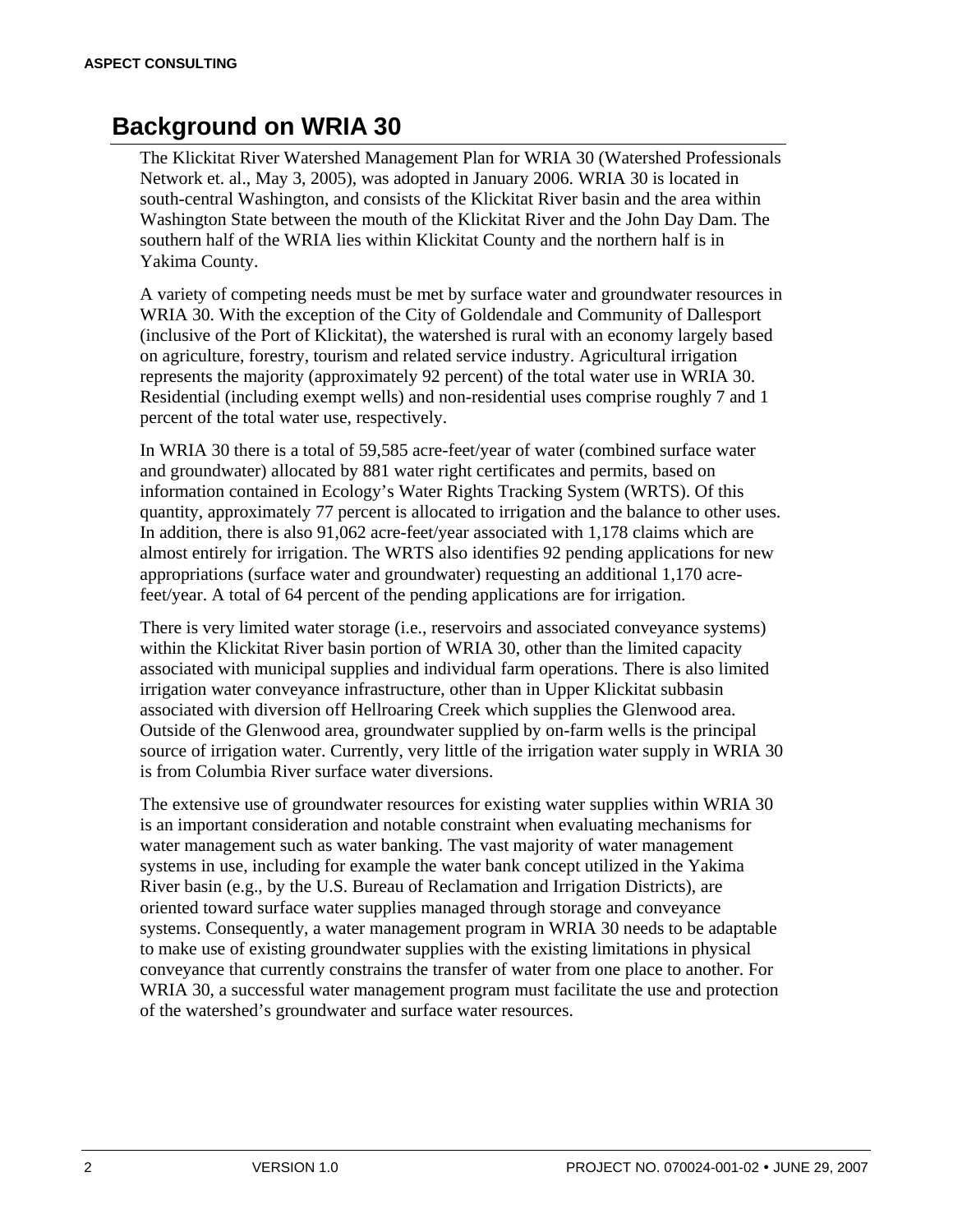## **Document Organization**

This report presents the goals for developing a water management program in the WRIA 30 watershed based on the Watershed Plan. A brief summary of water management programs (e.g., exchanges, water banking) both in the State of Washington and elsewhere is provided for background information with reference to relevant documents that provide more detailed information. Options for a proposed WRIA 30 Water Management Program, including a framework for establishing a water exchange, are outlined based on consideration of specific watershed conditions and constraints. Existing constraints for implementation and recommendations to address these constraints, including regulatory and statutory changes, are provided.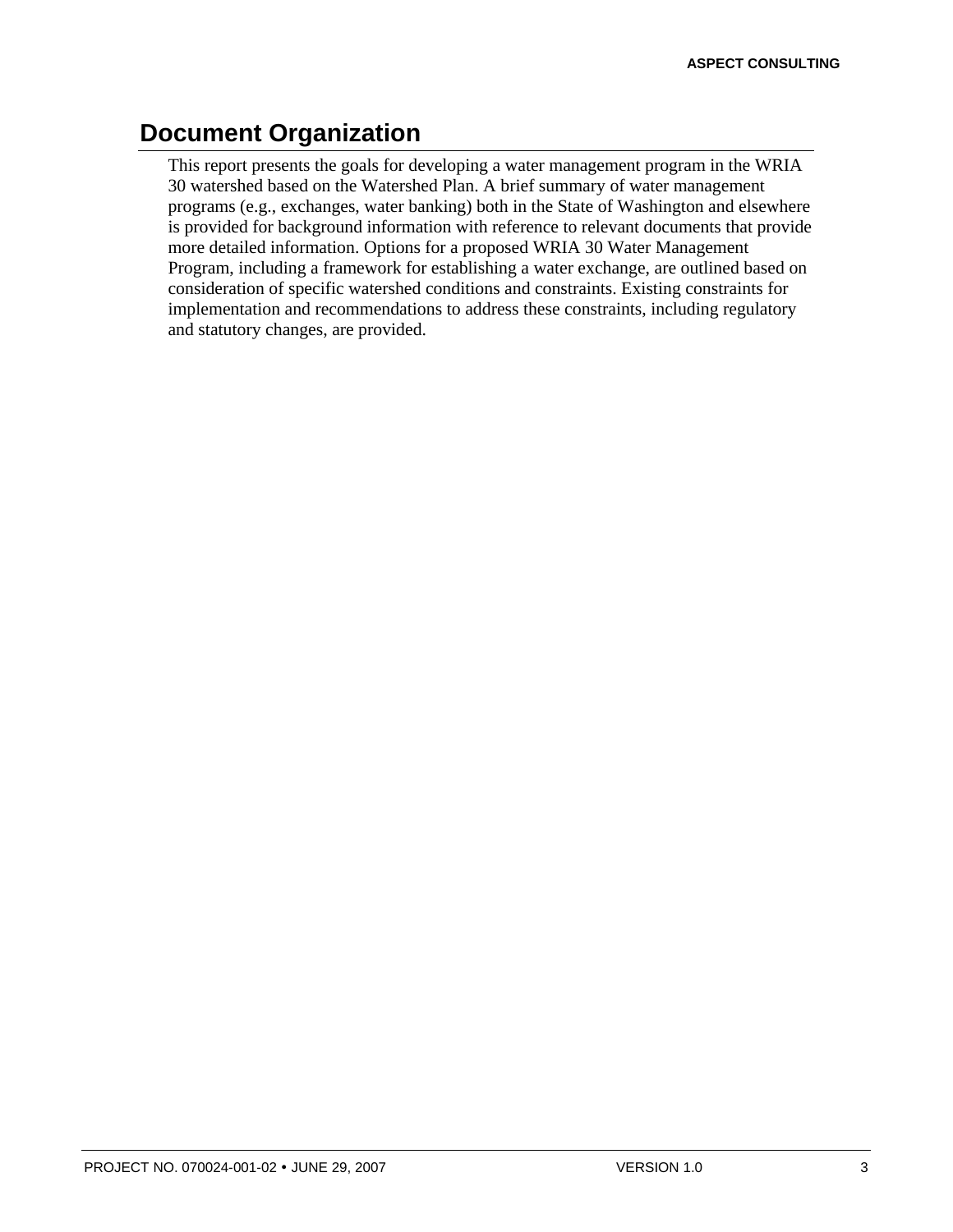## **Water Management Program Objectives**

Through the watershed planning process, there is a growing awareness and keen interest in developing a water management program, and specifically the use of mechanisms collectively referred to as "water banking", at the watershed level to address water supply issues. There is a variety of water banking strategies being utilized in the other western states, but implementation of similar programs is relatively new in the State of Washington outside of the Yakima River basin. The success of many of these strategies and adaptability to other watersheds are a function of watershed specific hydrologic conditions (e.g., availability and reliance on surface water versus groundwater supplies) and existing water management infrastructure (e.g., reservoirs and conveyance systems). Consequently, the specific needs and constraints of the watershed define which strategies will work best in formulating a water management program.

The objectives of existing water management reflect the needs and constraints of the water users and community(ies) it serves. In addition to facilitating the efficient transfer (re-allocation) of existing water rights, water management programs have also strived to achieve other objectives, including creating a reliable water supply during drought years, promoting water conservation, acting as a market mechanism, resolving inequities between groundwater and surface water users, and providing mitigation of in-stream flow impacts to support new water right appropriations. Clarifying the watershed's goals for water management is a critical first step in developing appropriate strategies.

The structure and function of a water management program need to be consistent with watershed plan implementation. To be successful, a water management program needs to establish trust between the administrator and the user of the program and operate in way that is acceptable to and will be utilized by the local community. This is often an overlooked shortfall in implementation. This was one of the key findings of a study to evaluate Ecology's Water Right Acquisition Program, undertaken by the Policy Consensus Center titled *"Of Water and Trust: A Review of the Washington Water Acquisition Program"* (Policy Consensus Center, 2004). The study found that with respect to Ecology's water right acquisition program, the program's ability to achieve a high level of utility and acceptance amongst stakeholders rested on two factors: 1) the need to develop a detailed understanding of local conditions, and 2) the degree of trust (or lack thereof) between Ecology or other regulatory entities and water users.

The benefit of implementing water management programs at the watershed level, tailored to local conditions, is also supported by the findings contained in the report *"Analysis of Water Banks in Western States"* (Ecology Publication 04-11-011, July 2004). This study found that regional water banks that are run at a single or multiple watershed level are more active than statewide banks. Many of these same reasons motivate WRIA 30's interest in developing a water management program within the watershed.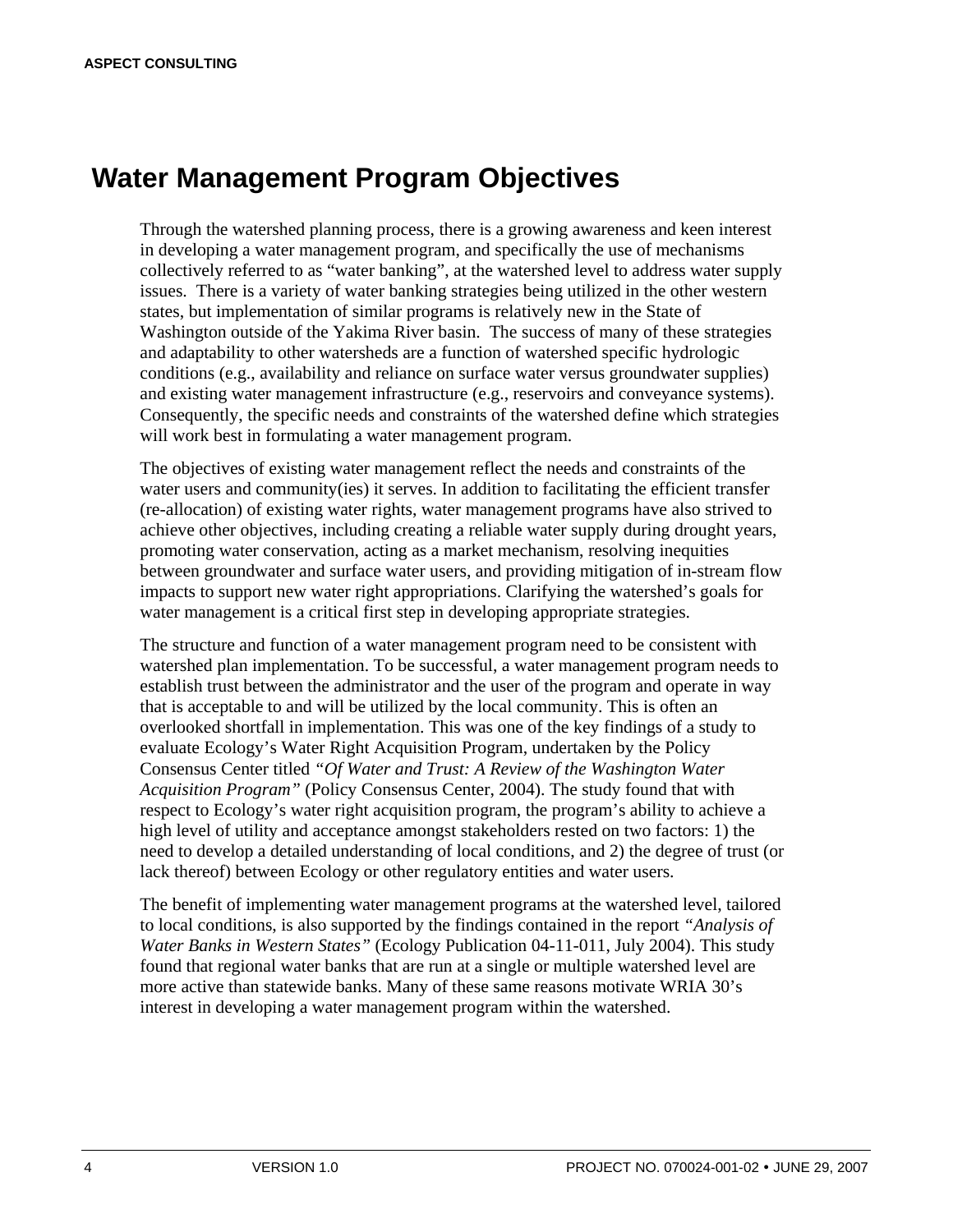## **WRIA 30 Goals for a Water Management Program**

There are regulatory processes in the State of Washington for changing existing water rights. Within WRIA 30, it generally entails working through the Klickitat County Water Conservancy Board or directly with Ecology to complete a water right change. Currently, however, there is no single entity (e.g., "water authority") within the watershed that is focused on providing a full range of water management services. The current regulatory process is generally time consuming and costly, and the outcome is often uncertain. There is also generally limited coordination between the regulatory approval process, administered at the State level, and the planning process at the watershed level. The existing water right change process is further constrained by a lack of educational resources available to existing water right holders in a non-regulatory environment. Water right holders are hesitant to apply to Ecology for a change in their water right without an initial assessment of the extent and validity of their water rights outside of the regulatory process.

The WRIA 30 Watershed Plan recognizes the need to address the limitations of the existing regulatory processes to improve water management. With that aim, the following goals were identified to facilitate the use and protection of existing water rights, and improve water management to benefit both in-stream and out-of-stream uses:

- Establish a centralized information resource center on water management to facilitate public education and outreach, coordinate entities involved in water resource planning, and ensure consistency with implementation of the watershed plan;
- Establish a water market to facilitate the re-allocation of existing water rights to meet changes in use and demand;
- Streamline the water right change process to improve the ease and flexibility of moving water around from one place or use to another within the watershed;
- Promote continued beneficial use of existing water rights within the watershed to support current and future uses, and provide a mechanism for protecting water rights for future uses (prevent relinquishment);
- Develop incentives to conserve water by providing a mechanism to recognize and make available for beneficial use surplus water resulting from irrigation system improvements;
- Establish an institutional program administered by an entity within the watershed, and operated as a brokerage for water rights that are available for transfer and change to meet new demands in the WRIA;
- Create a water bank for the watershed to preserve existing water rights for future use and/or to utilize as mitigation to offset new water rights where needed; and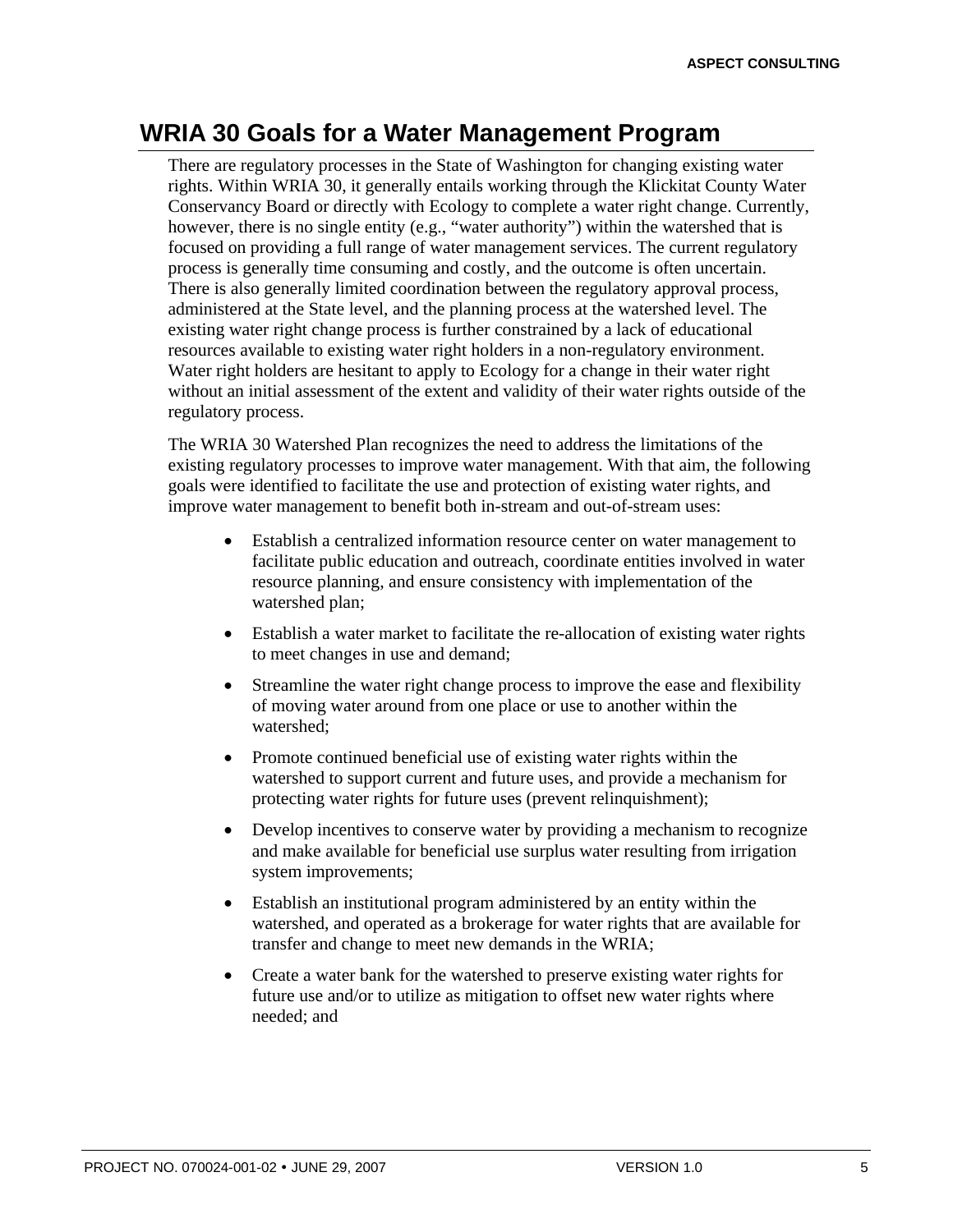#### **ASPECT CONSULTING**

• Create a program that does not benefit one area or economic sector of the WRIA to the determent of another, as would happen if water rights are transferred downstream depleting the inventory of water rights in upstream communities or from one economic sector to another.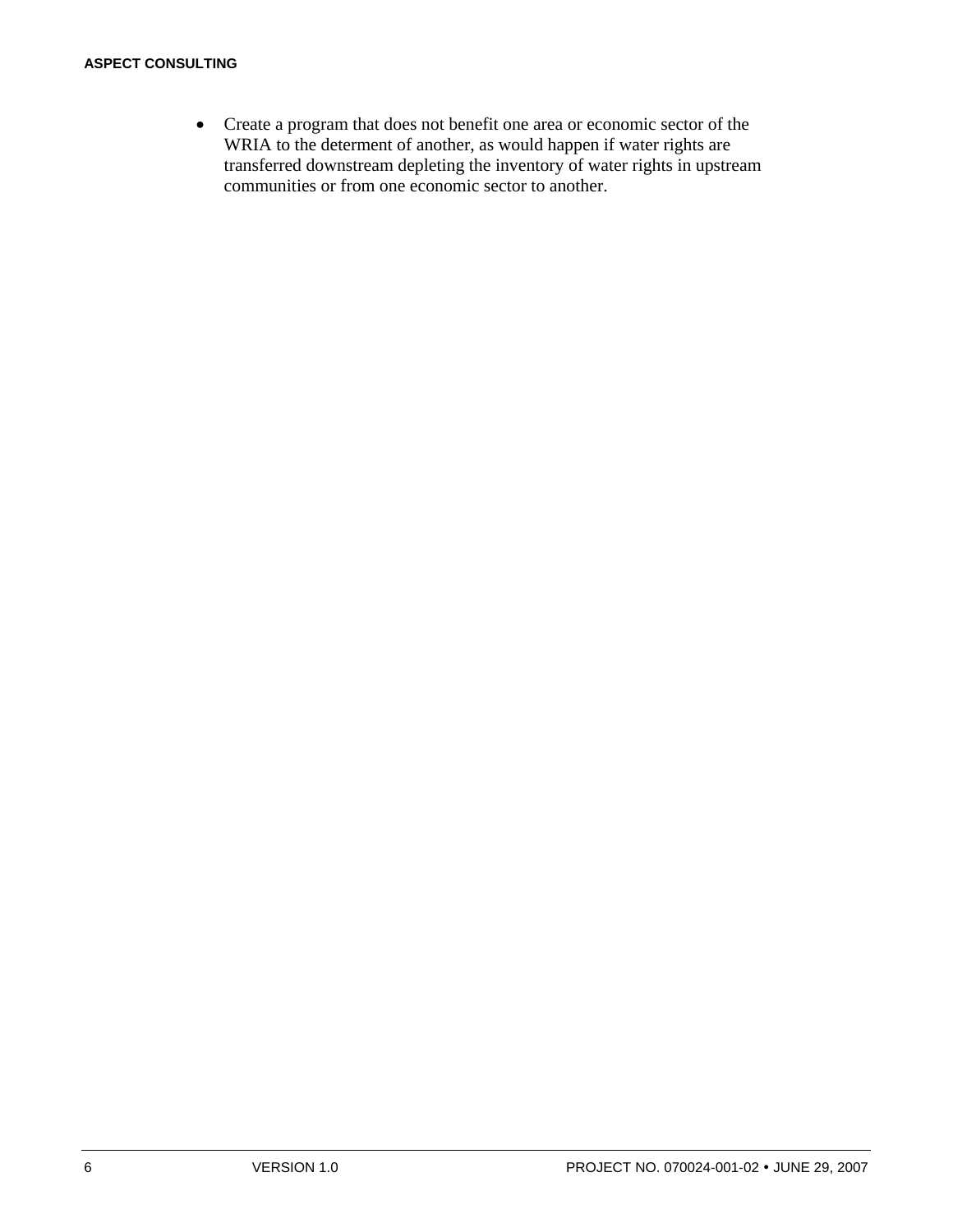## **Banking and Other Water Management Programs**

This section provides an overview of existing water management concepts, broadly defined under "water banking" in use in the western U.S., and examples of specific water management programs in the State of Washington. The existing programs vary in scope and level of complexity ranging from a limited capacity role of providing and disseminating information (much like a "clearinghouse"), to providing water right transaction support services (similar to that of a "broker"), to actively managing the movement of water or water entitlement between users (i.e., functioning as a "water bank"). These water management concepts reflect the hydrologic, infrastructure, and geographic conditions and constraints of the areas they serve.

The following provides a brief overview of existing water management programs to illustrate the different strategies in use today. This report is focused principally on those strategies that appear adaptable to the WRIA 30 watershed conditions. There are several existing reports that provide a comprehensive review of existing programs, particularly related to water banking. These are referenced in relevant sections of this report and included in the list of references.

## **Clarifying Terminology**

The term "water bank" has been used to refer to a wide variety of water management practices, particularly when comparing programs across the western U.S. This is reflected in the report *"Analysis of Water Banking in the Western United States"*, published by Ecology in 2004 (Ecology, et al., 2004), which adopts a broad definition of water banking as "an institutional mechanism that facilitates the legal transfer and market exchange of various surface, groundwater, and storage entitlements".

In the State of Washington, however, the term "water bank"––although commonly used in a broad sense––has specific meaning in statute as a water management strategy available to Ecology in the Yakima River Basin under the State's Water Right Trust program. Under the legislation, Ecology is authorized to use water banking in the Yakima Basin for several purposes, including mitigation for new water uses, meeting future water supply needs, and statutorily beneficial uses consistent with the terms established by the transferor. Water banking, as defined by the Yakima Basin's Water Enhancement Program's Water Transfer Work Group, means the "deposit of a water entitlement, with a person or entity that makes it available for withdrawal by the depositor or another person or entity, either at the same time and place or later in time or at another place" (YBWTWG, 2003).

The use of the term "water bank" in this report, envisions developing a similar mechanism for use in WRIA 30 as is defined in State statute for the Yakima River Basin (under Engrossed Substitute House bill 1640). It is viewed as one of a menu of mechanisms that WRIA may pursue as part of a WRIA 30 Water Management Program to achieve the watershed goals. As outlined in the report recommendations, it is envisioned that such a program will include facilitating and/or streamlining mechanisms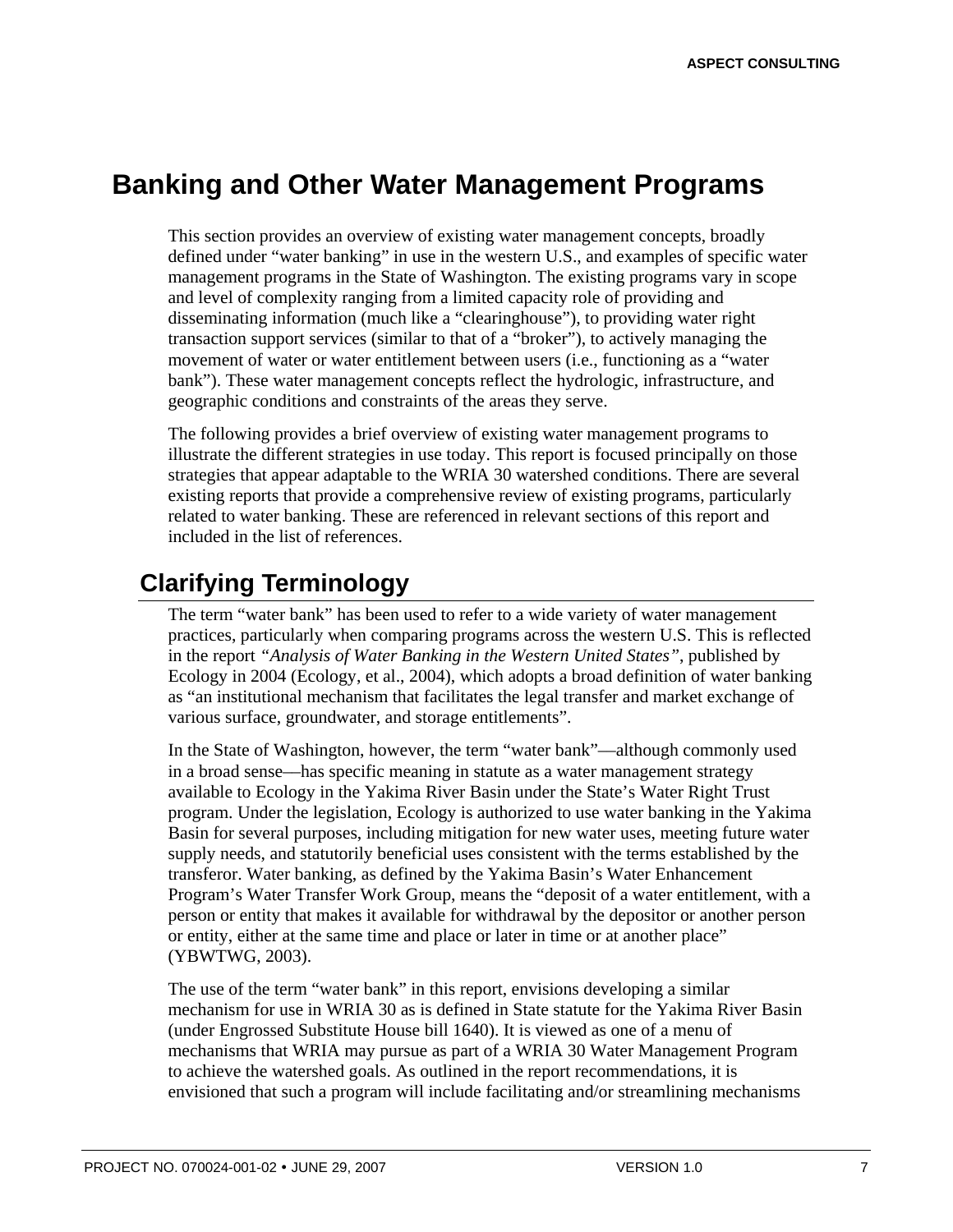that are currently available (e.g., established process for changes to existing water rights) and addressing other existing barriers (e.g., limitations in the use of State's Water Trust program with regard to certain groundwater rights).

## **Water Banking in the Western States**

Water banking has had wide application as an innovative way to match supply and demand and improve water management to meet growing demand amongst competing uses throughout the western U.S. These water banking concepts vary significantly in how they operate with respect to water market structure, degree of participation, pricing and price controls, regulatory oversight, environmental objectives, and program administration.

The Ecology report (Clifford et. al., 2004) provides a thorough review of water banking concepts and specific programs within individual western states in the U.S. The following provides a summary of water bank objectives and formats presented in that report. The Ecology report should be consulted for specific information on individual states.

The overarching goal of a water bank is to facilitate the transfer of water from one use to another by bringing buyers and sellers together. The existing programs strive to achieve a multitude of objectives, including:

- Creating reliability in water supply during dry years;
- Creating seasonal water reliability;
- Ensuring a future water supply for people, farms, and fish;
- Promoting water conservation by encouraging water-right holders to conserve and deposit water rights in the bank;
- Acting as a market mechanism;
- Resolving issues of inequity between groundwater and surface-water users; and
- Ensuring compliance with intrastate agreements of in-stream flows.

### *Water Banking Concepts*

In a broad sense, there are two primary forms of water banking. One is strictly a paper transaction or "water exchange" of an entitlement. The second involves the physical banking of "wet water". These general forms of banking are discussed below.

*Institutional Banking* – often referred to as "paper exchanges" which provide a legal mechanism for exchanging water rights and other forms of entitlements. This concept is often used in areas where physical water storage (e.g., surface water reservoirs) is limited or where the program services a large geographic area. Due to the lack of water storage, this approach is subject to the availability of natural flows (i.e., seasonality of surface water flows as reflected in a hydrograph) and regulatory constraints (e.g., in-stream flow rules). This form of a bank concept is applicable to the majority of WRIA 30, particularly areas dependent on groundwater supplies,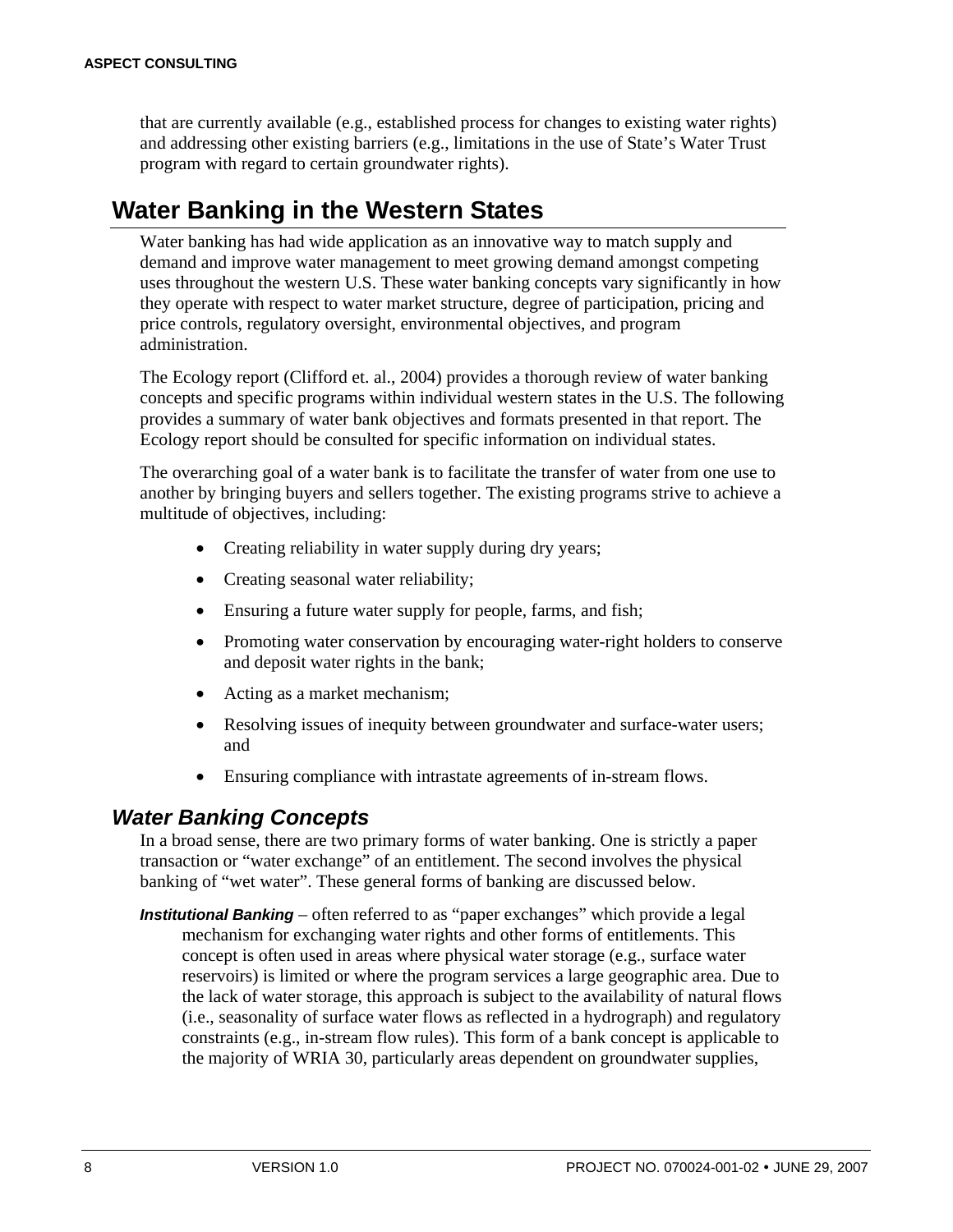outside the reach of storage benefits associated with the Columbia River basin's dam system.

*Surface Storage Banking* – this is the most common form of water banking, where a reservoir or series of storage facilities and associated conveyance infrastructure are used to bank and deliver "wet" water allotments. Under this concept, the quantity banked is physically stored in a "depository", which provides higher supply reliability and flexibility that an institutional bank. This form of banking concept has been utilized by irrigation districts in the Yakima Basin utilizing the extensive surface water reservoir and conveyance network operated by the U.S. Bureau of Reclamation (USBR) under the USBR Yakima Basin Project. This form of banking is also utilized for water banking in the Deschutes River Basin in central Oregon.

This form of banking may work for areas in WRIA 30 that can access water from new storage developed pursuant to the Columbia River Basin Water Supply Act (Engrossed Second Substitute House Bill 2860, codified at Chapter 90.90 RCW). Under RCW 90.90.020, one-third of the water from new storage made possible by funding from the Columbia River basin water supply development account established under RCW 90.90.010 shall be available to augment in-stream flows and two-thirds shall be available for out-of-stream appropriation. Ecology is actively evaluating new surface storage opportunities in the Columbia River basin upstream of WRIA 30 that could provide water for appropriation to users who would divert Columbia River surface water or, in lieu of direct diversion, withdraw groundwater in direct hydraulic continuity with the Columbia River.

There might also be surface water storage opportunities within WRIA 30 that can be developed with funding from the Columbia River basin water supply development account. Potential storage sites were identified in a screening-level assessment of storage opportunities in the Little Klickitat River subbasin (Aspect Consulting, 2003). If developed, surface water storage in the Little Klickitat subbasin could improve in-stream flows and provide a source of water for out-of-stream uses within the Little Klickitat subbasin and down stream to the Columbia River. However, surface storage and the attendant conveyance infrastructure do not currently exist, so storage banking in the Little Klickitat subbasin cannot be implemented in the immediate term and is uncertain even in the long term.

*Groundwater Banking* – these programs provide a mechanism for exchanging credits or entitlements for water withdrawals within an underlying aquifer. This concept has largely been used in California and Arizona, particularly in large alluvial basins in conjunction with surface water recharge project. In southern Arizona, for example, surplus surface water supplies delivered via the Central Arizona Project canal system are recharged to groundwater to mitigate pumping of groundwater from the same alluvial aquifer elsewhere in the basin. Although not historically utilized in the State of Washington, the concept of using exchange credits is identified as a potential water management strategy in several WRIA's (WRIA 45 and 48) to offset the impact of exempt wells on in-stream flows. This banking concept may have application in WRIA 30 given the significant use of groundwater, particularly for irrigation supply.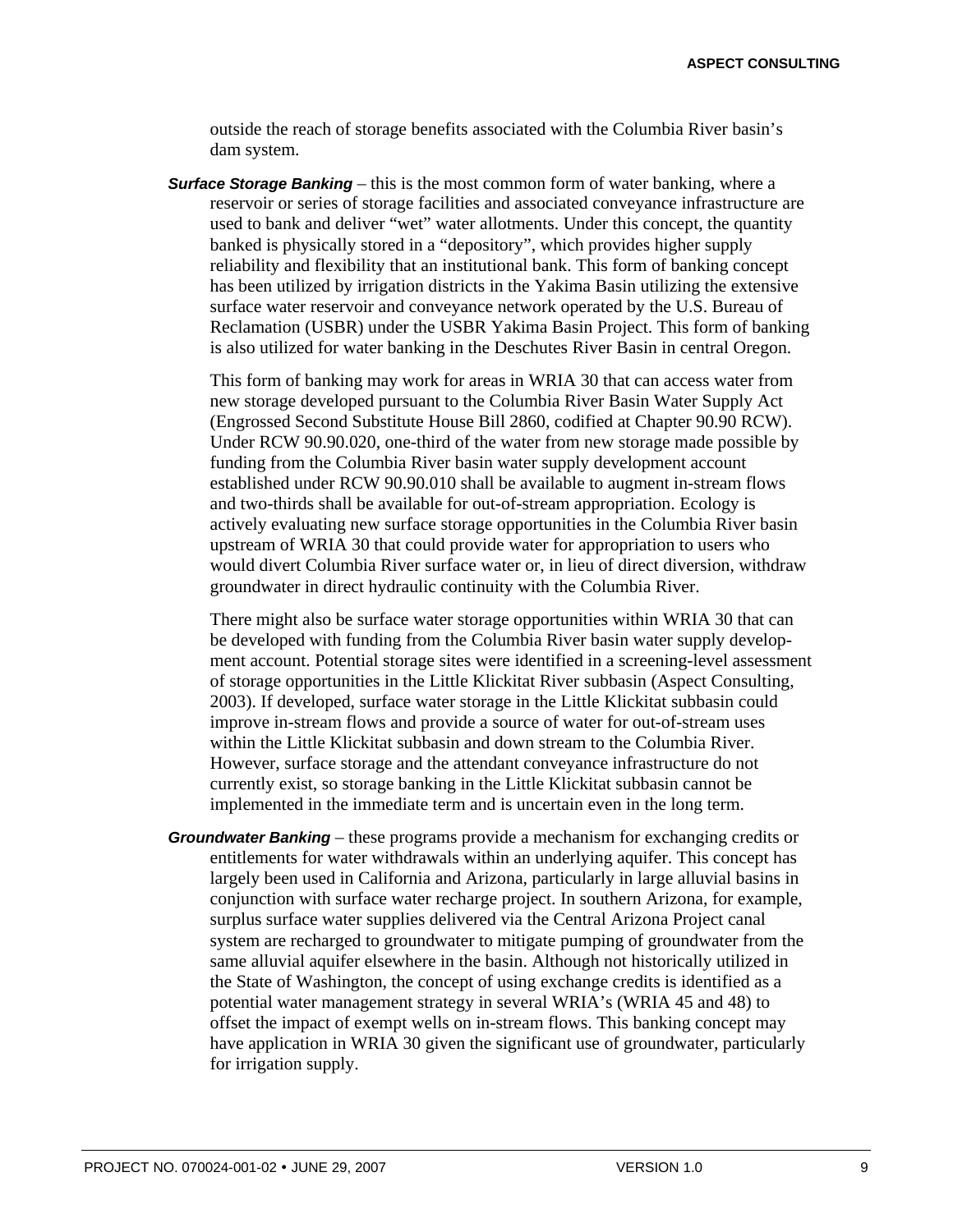Groundwater storage of "surplus" water utilizing aquifer storage and recovery systems (ASR). is another form of groundwater banking. Interest in ASR in the State of Washington is rapidly growing, particularly with municipalities dependent on seasonally variable supply sources such as snowpack dependent springs or surface water diversion subject to in-stream flows. ASR refers to the use of the aquifer as a "reservoir" to temporarily store water (often only seasonally available) for later recovery and use – either in-stream or out-of-stream. Aquifer zones within the Columbia River basalts, which occur throughout WRIA 30, are either being utilized or being evaluated for ASR. For example, a successful ASR pilot program has been operated by the City of Walla Walla for many years. There is currently an ASR feasibility study underway for the City of Goldendale.

### *Water Bank Administration and Range of Services*

The administrative services offered by a water bank vary depending on the specific objectives and role in the transaction. In the simplest form, where the function is limited to that of a clearinghouse or resource center, the administrative services may be limited to providing posting services for willing buyers and sellers. Under this concept, the bank serves mainly as a repository for bid and offer information and may assist in facilitating the regulatory process. In a more active role, the bank may assume the role of a broker or market-maker, and manage the process from transaction to actual delivery of water.

The range of services may include:

- Documenting and recording water rights or entitlements;
- Facilitating the regulatory process;
- Regulating or participating in setting the price;
- Setting policies on operations of the bank;
- Determining which rights can be banked;
- Accounting for the quantity banked;
- Determining contract terms;
- Resolving Disputes; and
- Working with Ecology to develop voluntary regional agreements under RCW 90.90.030 and coordinate/administer their implementation within the WRIA.

## **Water Management Programs in the State of Washington**

A number of water management strategies have been implemented in the State of Washington to deal with specific issues such as responding to drought conditions and addressing in-stream flows in critical basins. These programs have generally been limited in their geographic scope, such as in the Yakima basin. The following provides an overview of some of the strategies and associated regulatory programs in the State of Washington related to water management. With the exception of programs in the Yakima basin, the emphasis to date has largely focused on making more water available for in-stream flows. However, as noted below, the Legislative intent of the existing statute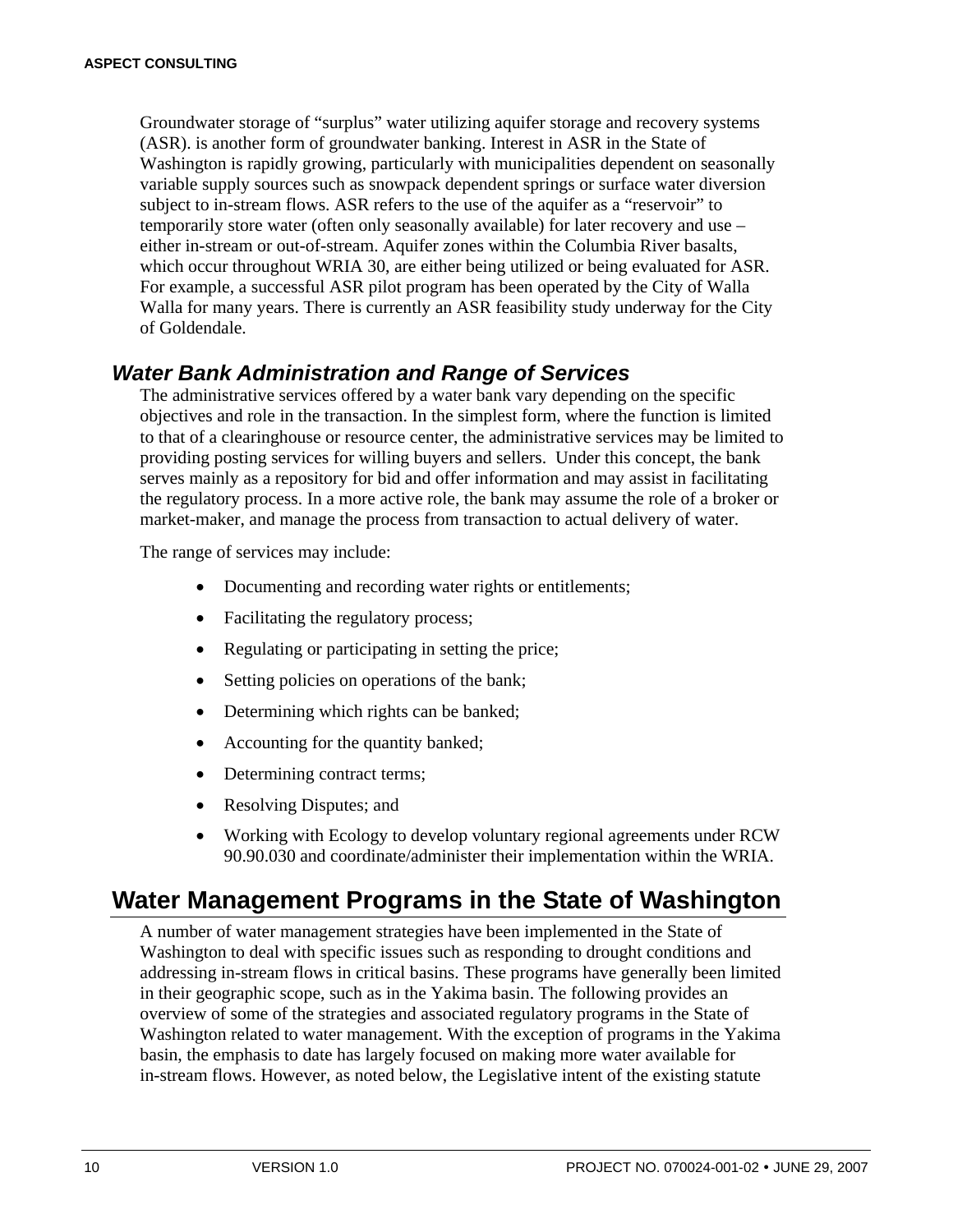envisioned developing water management programs in the State to satisfy unmet out-ofstream uses as well. Additionally, the Legislature intended that watershed plans developed and approved under Chapter 90.82 RCW guide water resource management. As provided in RCW 90.82.130(3), Ecology shall use an approved watershed plan as the framework for making water resource decisions for the watershed or watersheds subject to the plan and shall rely on approved watershed plans as a primary consideration in determining the public interest related to such decisions. It is imperative that implementation of water resource management programs within WRIA 30 are consistent with the approved watershed management plan.

### *State of Washington Trust Water Right Program*

The 1989 Yakima Basin Trust Water Right Act and the 1991 Water Resources Management Act created a trust mechanism to acquire water rights on a voluntary basis and place them into trust. Chapter 90.42 RCW authorizes the State trust water right program statewide, whereas Chapter 90.38 RCW authorizes the State trust water right program specific to the Yakima River Basin. The stated intent (RCW 90.42.010) of the legislature in creating the State's trust water right program was in recognition of a need "to develop and test a means to facilitate the voluntary transfer of water and water rights, including conserved water, to provide water for presently unmet needs and emerging needs".

These statutes authorize Ecology to acquire water rights and place them into the trust water right program on a permanent or temporary basis and manage trust water rights for both in-stream and out-of-stream uses. This is stated under RCW 90.42.040, "all trust water rights acquired by the state shall be placed in the state trust program to be managed by the department. Trust water rights acquired by the state shall be held or authorized for use by the department for instream flows, irrigation, municipal, or other beneficial uses consistent with applicable regional plans for pilot planning areas, or to resolve critical water supply problems."

The stated purpose (RCW 90.42.005) for creation of the State's trust water right program statewide includes, amongst others listed in the statute: 1) improve the ability of the state to work with the United States, local governments, federally recognized tribal governments, water right holders, water users, and various water interests in water conservation and water use efficiency programs designed to satisfy existing rights, presently unmet needs, and future needs, both in-stream and out-of-stream; 2) establish new incentives, enhance existing incentives, and remove disincentives for efficient water use; and 3) create a trust water rights mechanism for the acquisition of water rights on a voluntary basis to be used to meet presently unmet needs and future needs. To date, the primary focus of the trust water right program has been to increase in-stream flow through the temporary or permanent transfer to trust with the stated purpose of being left in-stream for flow enhancement. However, the trust water right program can also function as a bank for water intended to be used for other purposes. Ecology or any other entity may temporarily transfer a water right to trust pending anticipated future sale or lease for any beneficial use. While the water right is in the trust, it remains in-stream and benefits in-stream flow or, in the case of groundwater, the aquifer.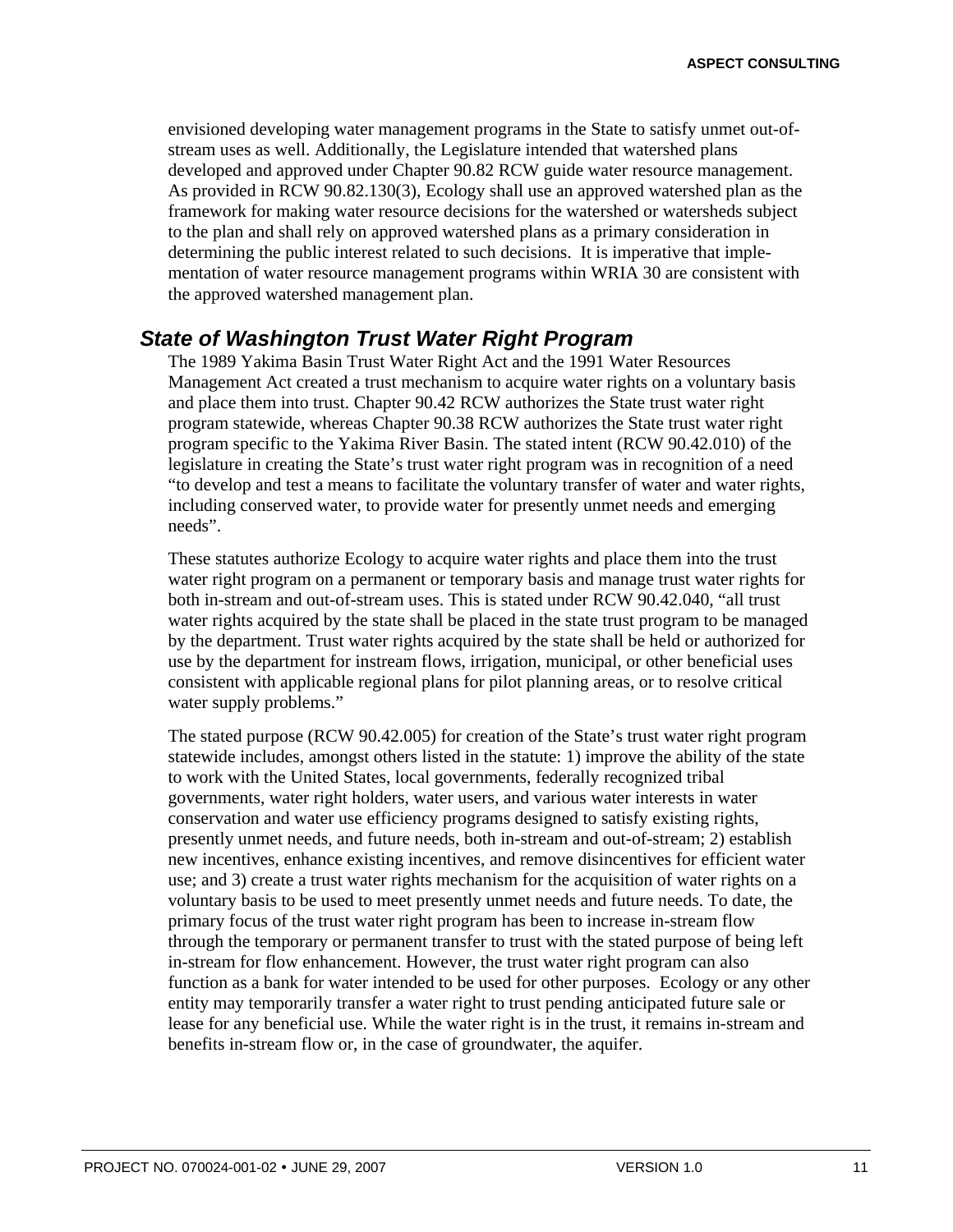A key feature of the trust program is protection from relinquishment. A water right held in trust is not subject to relinquishment under the so called 5-year "use it or loose it" rule. The period in which a water right is in the trust is not counted against the 5-year period of use associated with the original purpose of use. Once removed from the trust program, the 5-year relinquishment clock restarts since the water right is beneficially used while in trust. The exemption from relinquishment provides the primary incentives for placing water rights into trust for purposes other than in-stream flow and makes it an effective "depository" for water banking.

Another key feature of Trust Water Right Program is that the acquisition of water rights and subsequent allocation among beneficial uses is to be guided by local watershed management plans. RCW 90.42.040(1) states: "To the extent practicable and subject to legislative appropriation, trust water rights acquired in an area with an approved watershed plan developed under chapter 90.82 RCW shall be consistent with that plan if the plan calls for such acquisition." The importance of coordinating trust water programs with the watershed plan is addressed in the WRIA 30 Watershed Plan (Watershed Professionals Network et. al., 2005), which states: "Because transfer of existing water rights is such an important tool for meeting current and future water demand, water trust programs must at least coordinate with the Implementing Governments and/or Planning Unit." Efforts to put water into trust that are not coordinated with these bodies may seriously undermine watershed plan implementation. One of the challenges of the trust water right program is that several independent entities are acquiring water rights within the State for the purpose of putting them into trust. Coordination is needed to ensure that implementation of the Trust Water Right Program in WRIA 30 supports effective implementation of the Watershed Plan, not undermine it.

The Columbia River Basin Water Supply Act identifies the State's trust water right program as one of the tools to implement the Columbia River basin water supply development program that is enabled under the Act. As provided in RCW 90.90.010(4): "Net water savings achieved through conservation measures funded by the account [Columbia River basin water supply development account] shall be placed in trust in proportion the state funding provided to implement the project." As provided in the WRIA 30 Watershed Plan, Ecology must at least coordinate with the Implementing Governments and/or WRPAC (formerly called the Planning Unit) when implementing the State's trust water right program in WRIA 30. This includes when making water resource decisions pertaining to the funding of conservation projects resulting in the acquisition of trust water rights under RCW 90.90.010(4), as well as when making decisions pertaining to the beneficial uses of trust rights waters thus acquired.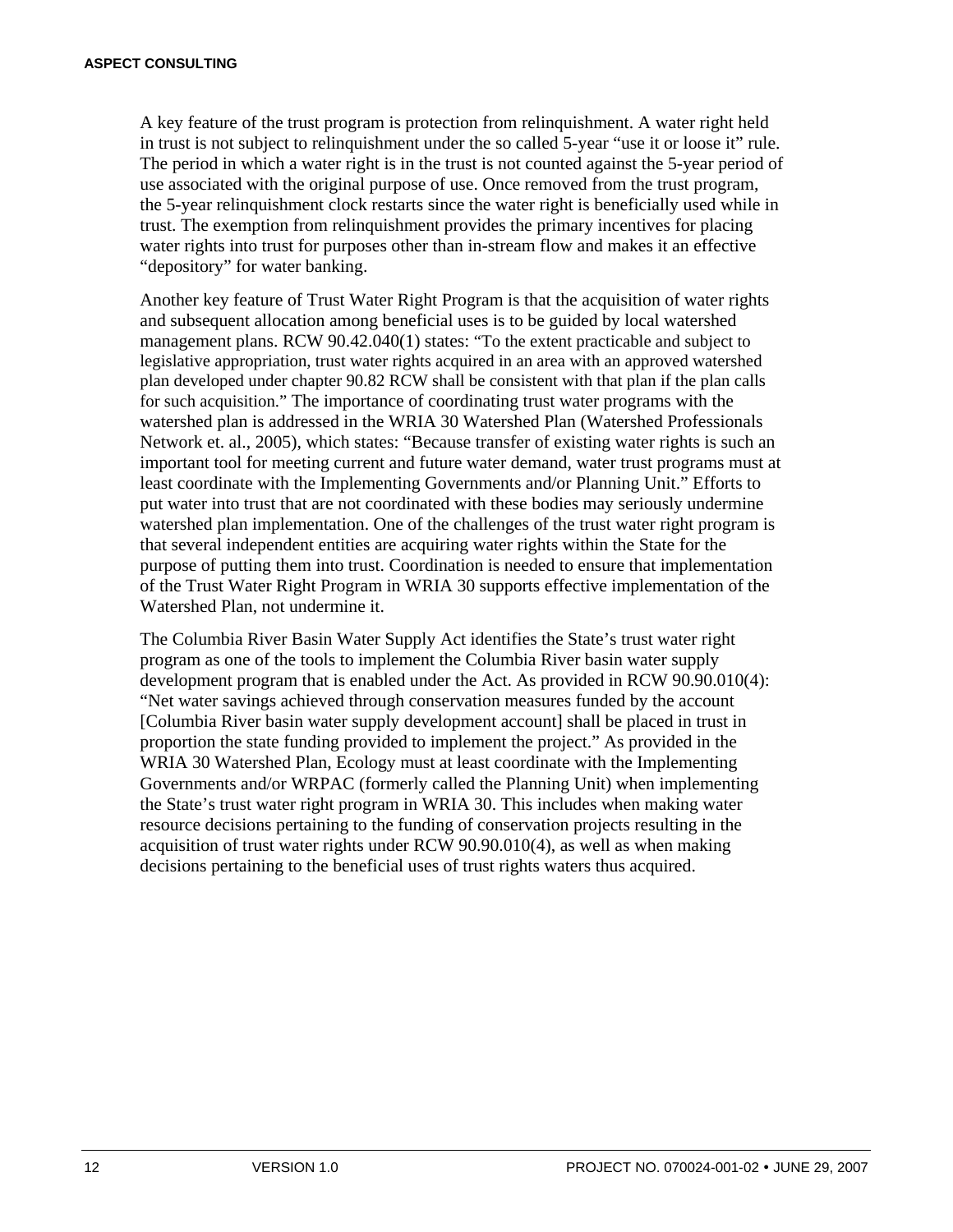#### **Amendment to the State's Trust Water Right Program for Water Banking**

In 2003, the Washington Legislature amended sections of Chapter 90.42 (contained in Engrossed Substitute House Bill 1640) to clarify the use of the trust water right program for water banking purposes. Although there is some debate as to the legislative intent, the amendment language specifically states that "the department is hereby authorized to use the trust water rights program in the Yakima River basin for water banking purposes." Water banking may be used (in the Yakima River basin) for one or more of the following purposes:

- to authorize the use of trust water rights to mitigate for water resources impacts, future water supply needs, or any other beneficial use;
- to provide a source of water rights the department can make available to third parties on a temporary or permanent basis for beneficial use; and
- to document transfers of water rights to and from the trust water rights program.

The first two purposes represent physical banking of "wet water" whereas the third purpose facilitates a water exchange. Clearly it would be very beneficial to be able to use the State's trust water rights program for water banking purposes throughout the state. It is Ecology's opinion that this will require a legislative amendment to do so. Whether or not this is correct, doing so will be a positive step towards development of water banks outside the Yakima Basin. According to Ecology's most recent report to the Legislature (Ecology, 2006), includes recommendations to amend Chapter 90.42 RCW to expand water banking authority to apply statewide.

Additional amendments to the existing statute, beyond those outlined in Ecology's 2006 report to the legislature are also necessary to clarify the conditions under which groundwater rights qualify for placement in the State's trust water right program. At the present time, Ecology's draft implementing policy is very restrictive with regard to the eligibility of groundwater rights for placement into trust. This significantly constrains use of the trust program for potential water banking purposes of existing groundwater rights in WRIA 30 (assuming it was amended by the Legislature for use statewide).

#### **Ecology draft Guidance for Processing Trust Water Rights**

Ecology is preparing a guidance document (draft GUID-1220 released to the Water Resources Advisory Committee and open for comment) which lays out the agency's interpretation of statute and policy in administering the State trust water right program. The guidance distinguishes between two types of trust water rights as defined by the controlling statutes, Chapters 90.42 and 90.38 RCW, and acknowledges that trust water rights can be used for multiple purposes including both in-stream and out-of-stream uses. Ecology's draft guidance however limits the eligibility of existing groundwater rights to be placed into the trust program. As articulated in the current draft of GUID-1220, Ecology's interpretation would be that only groundwater rights that benefit in-stream flows and "can be related to specific stream reaches" are eligible (per RCW 90.42.040(2)). This interpretation is very restrictive with regards to the eligibility of groundwater rights and appears to be inconsistent with statute. The statutory language does not require that an existing groundwater water right relate to a specific stream reach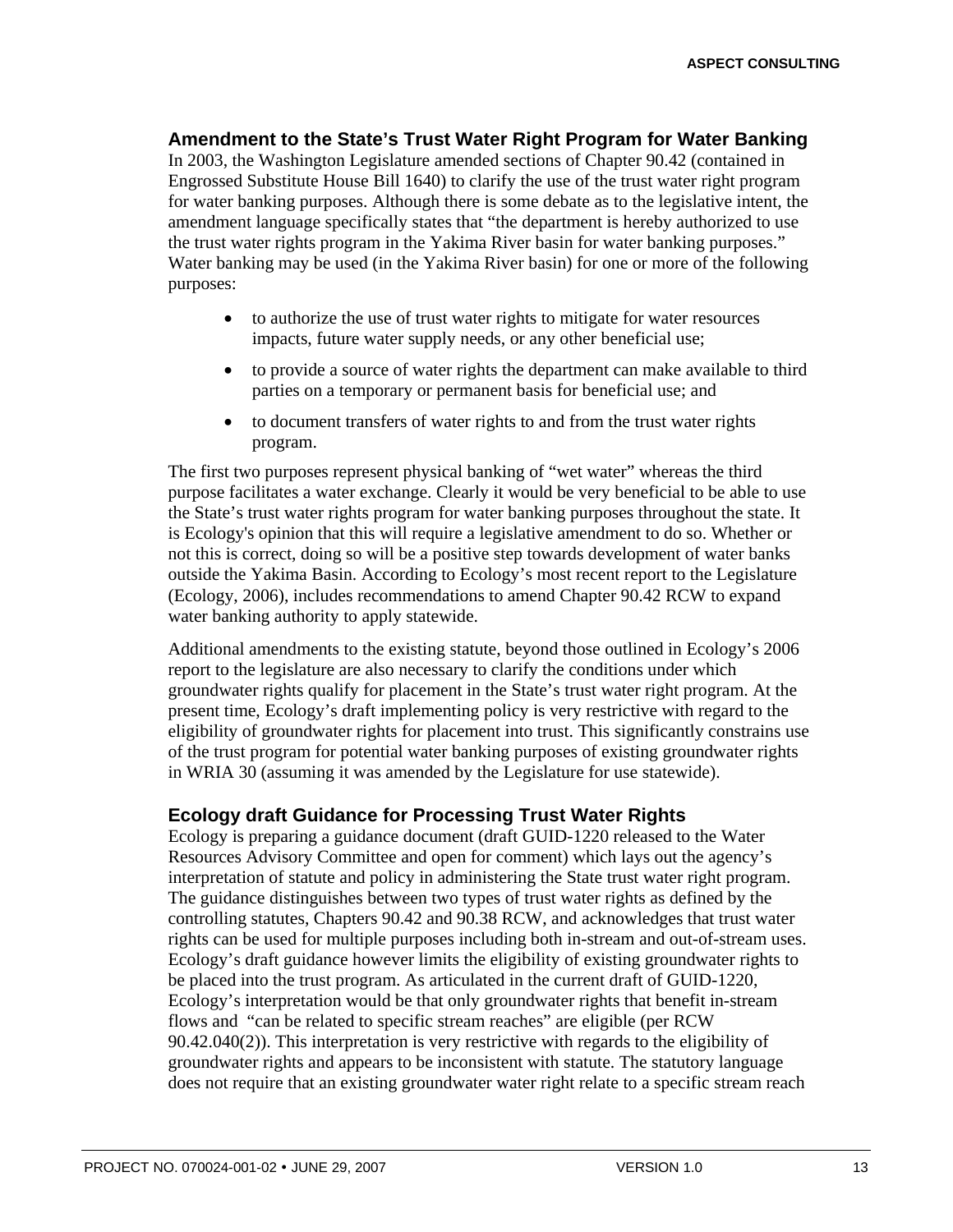to benefit in-stream flow as a criterion for eligibility. While this interpretation makes sense when a water right is transferred to trust for purposes of in-stream flow, it does not make sense for existing water rights placed into trust for uses other than in-stream flow. As discussed above, the statute explicitly allows water rights to be placed into trust for beneficial uses other than stream flow.

It is important that Ecology's implementation policy provide the maximum flexibility consistent with the Legislative intent and not constrain the use of the trust program as an important water management tool in watersheds, such as WRIA 30, where groundwater makes up a significant percent of the water supply. RCW 90.42.040(2) requires Ecology to issue water right certificates for permanent trust water rights conveyed to the state indicating the reach or reaches of the stream, the quantity, and use or uses to which they may be applied, which we understand to be the basis of Ecology restrictive interpretation regarding putting groundwater into trust. However, the provisions of RCW 90.42.040(2) pertaining nonpermanent conveyances to the trust requires the department to issue certificates or other such instruments as are necessary to reflect the changes in the purpose of use or point of diversion or withdrawal." For nonpermanent conveyances to the state trust water right program, there is no requirement that Ecology issue certificates or other such instruments that indicate the reach or reaches of the stream, and it is clear that this applies to both surface water rights and groundwater rights.

### *Ecology's Water Acquisition Program*

Ecology implemented a Washington Water Acquisition Program utilizing the State's trust water right program to improve in-stream flows in critical basins throughout the state. The market strategies utilized by Ecology under this program, to purchase, lease, and secure donations are discussed in an Ecology report *"Washington Water Acquisition Program – Finding Water to Restore Streams"* (Washington State Department of Ecology, 2003). The Water Acquisition Program is focused in 16 basins in which the state has determined that flow levels are critically low for threatened or endangered fish species. WRIA 30 is not one of these 16 basins. However, if the Washington Water Acquisition Program were to consider acquisition of water rights in WRIA 30, such efforts must, to the extent practicable, be consistent with the WRIA 30 Watershed Plan and coordinated with the WRIA 30 Implementing Governments and/or WRPAC.

### *Yakima Basin Reverse Auction and Options*

One of the water right acquisition strategies that Ecology has utilized in the Yakima River basin is a reverse auction. The goal of the reverse auction is to stimulate a local water right market, identify water rights available for transfer, and provide a means to introduce a form of competitive pricing in an otherwise limited market. To operate a reverse auction, Ecology announces interest in receiving bids from existing water right holders who are willing to sell or lease their water rights. If interested, a water right holder submits a "bid" for what they feel their water right is worth. Auctions have been used to address water supply needs ranging from offsetting groundwater pumping impacts on stream flow from new exempt wells to augmenting stream flows during droughts. Ecology has also utilized a similar strategy to secure an "option" to exercise a seasonal lease of an existing water rights in the event of a drought.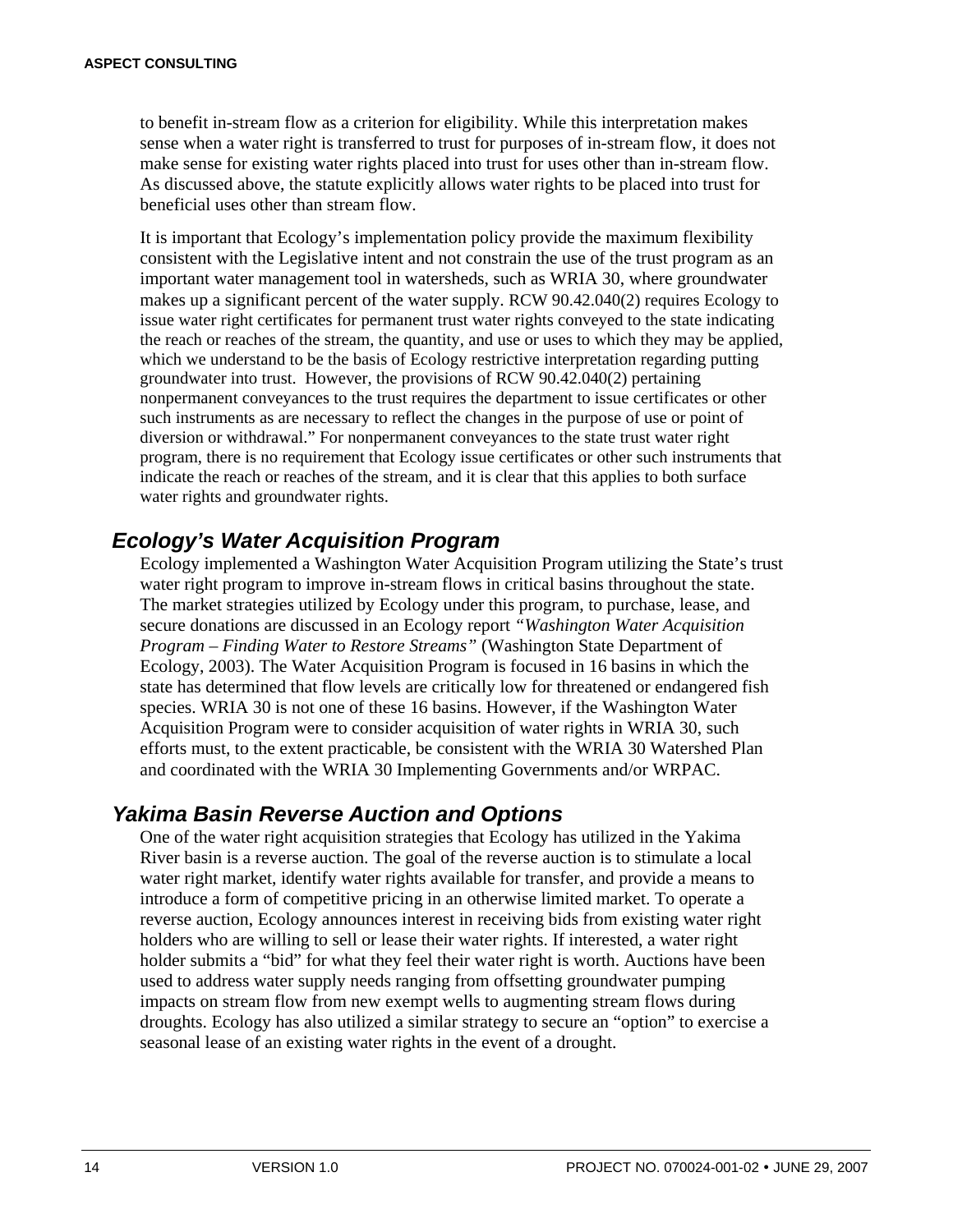### *Water Exchange in the Yakima Basin*

The Yakima Basin Water Enhancement Program's Water Transfer Work Group (WTWG) has proposed creation of a water management program, referred to as the "Yakima Water Exchange", to facilitate and institutionalize the exchange of water in the Yakima Basin. The WTWG released a report (YBWTWG, 2003) which, in addition to outlining a proposed Yakima Water Exchange Water Program (YWE), provides an informative overview of water banking and other water management programs currently operating at the federal, state, and local (irrigation district) level in the Yakima river basin. The YWE is intended to establish a single entity to provide a full range of water transfer services, including water right transfers and water banking, in the basin. Although other agencies including USBR and Ecology have existing water resources programs in the basin, the YWE will focus on addressing unmet water management needs outside those programs.

The emphasis of the YWE would be to "encourage the exchange of water by reducing bureaucracy, uncertainty, and the administrative costs" associated with transferring water rights among buyers and sellers. The proposal recommends that the YWE include groundwater rights within its scope, since much of the future water need will likely be met through the use of groundwater––similar to that of WRIA 30. A key component of the YWE would be to utilize the State trust water right program as the "depository" in which water rights would be held. The existing water rights would not be subject to relinquishment, while in trust and, therefore, the trust would provide a mechanism to protect or preserve existing rights for future uses in the watershed.

The services envisioned to be offered by the YWE, include:

- Provide pre-application technical review of proposed water transfer, include review of existing water rights;
- Support preparation of documents necessary to process water transfer proposals;
- Function as an information clearinghouse on water banking and water transfer options;
- Provide educational outreach and publication of water transfer-related information;
- Maintain a "multiple listing service" of buyers and sellers of water rights;
- Perform market analysis and outreach to potential buyers and sellers;
- Provide information on pricing (based on comparable transactions and other pricing related research) and ownership information;
- Provide water transfer research and analysis;
- Offer water metering and reporting support services; and
- Many of the functions of proposed "YWE" are relevant to services that may be provided in WRIA 30 and other watersheds through creation of a similar water management program specific to the watershed.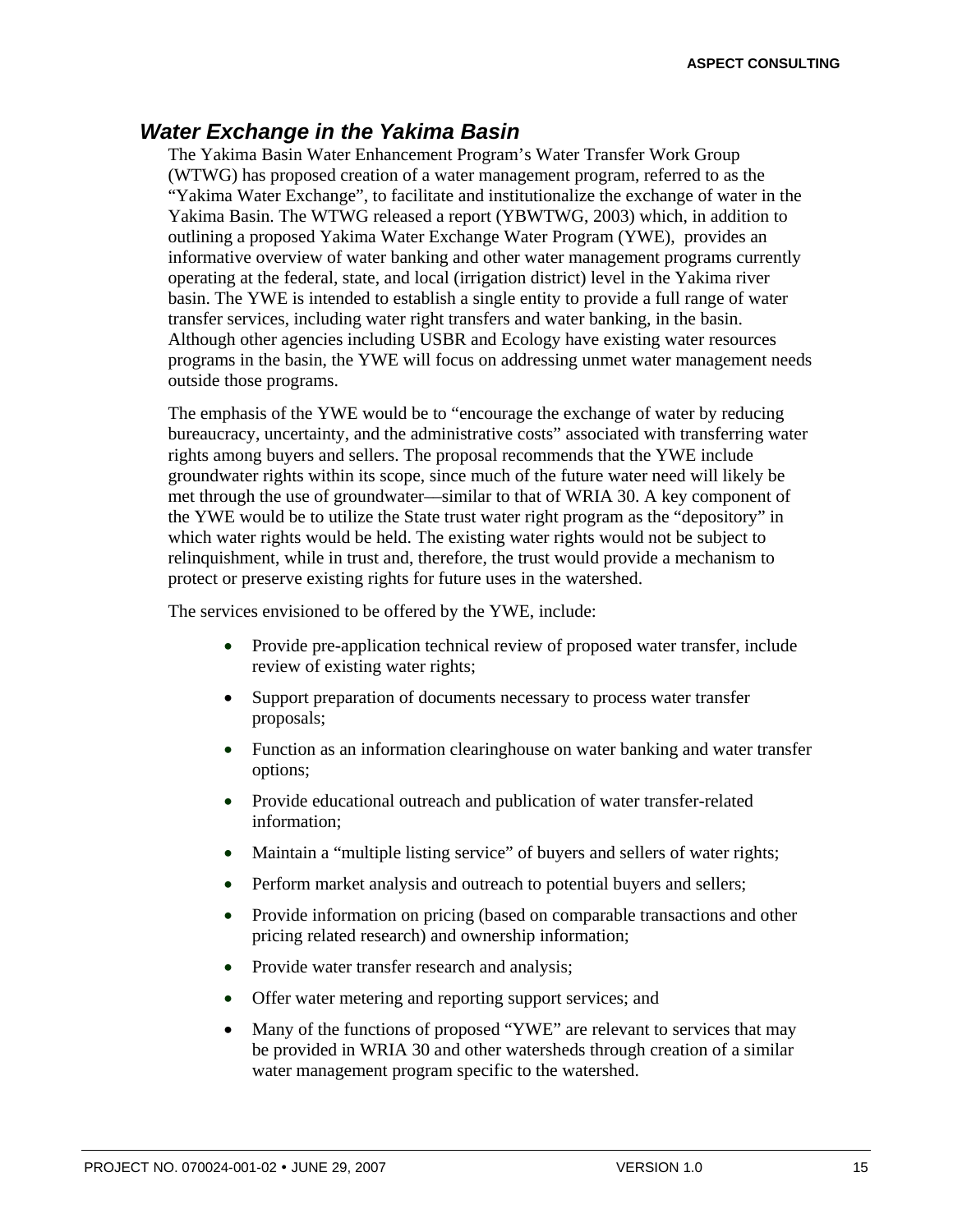### *Voluntary Regional Agreements*

"Voluntary regional agreements" is a new water management tool established by the Columbia River Basin Water Supply Act. Under RCW 90.90.030(1), Ecology may enter into voluntary regional agreements for the purpose of providing new water for out-ofstream uses, streamlining the application process, and protecting in-stream flow. The opportunity to establish a voluntary regional agreement is only available to provide water to users within WRIA 30 who can divert from the "Columbia River mainstem", which is defined in RCW 90.90.030(12)(a) as the Columbia River within the ordinary high water mark of the main channel of the Columbia River and groundwater within 1 mile of the ordinary high watermark. A voluntary regional agreement applicable in WRIA 30 must ensure that there is no negative impact on Columbia River mainstem in-stream flows in the months of July and August, as a result of appropriations issued under the agreement and ensure that efforts are made to harmonize the agreement with the WRIA 30 Watershed Plan. The mitigation standard (i.e., no negative impact on Columbia River mainstem in-stream flows in the months of July and August) for voluntary regional agreements could be achieved in a number of ways, including through water right acquisition, water conservation projects, and construction of new reservoir facilities. Perhaps the most significant features of voluntary regional agreements are found in RCW 90.90.030(3), which provides that ensuring that there are no negative impacts to Columbia River mainstem in-stream flows during the months of July and August is deemed adequate for purposes of mitigating in-stream flow impacts resulting from any out-of-stream use made under the agreement and that the only applicable consultation provisions under state law regarding in-stream flow impacts are those set forth in RCW 90.90.030(4). Under this subsection, Ecology must complete a sixty-day consultation period and 30-day public review period prior to Ecology executing a voluntary regional agreement. The statutory authority for Ecology to enter into voluntary regional agreements expires on June 30, 2012, but agreements entered into prior to that date remain in full force and effect through the term of the agreement.

### *Proposed Programs in other WRIAs*

There has been considerable interest identified by other WRIAs for implementing some form of water banking to address specific water management issues specific to the watershed. Two watersheds, WRIA 45 and WRIA 48, have outlined proposals for developing mitigation banks to offset potential impacts to in-stream flows resulting from urban growth and forecasted increase in exempt wells for domestic supplies. These programs essentially would entail the acquisition of existing water rights which could be placed in the State's trust water right program. In WRIA 48, this approach is envisioned to provide a means to address the proposed draft in-stream flow rule requirements of a "water for water" strategy to mitigate outdoor water use for new exempt wells in the shallow aquifer portion of the basin.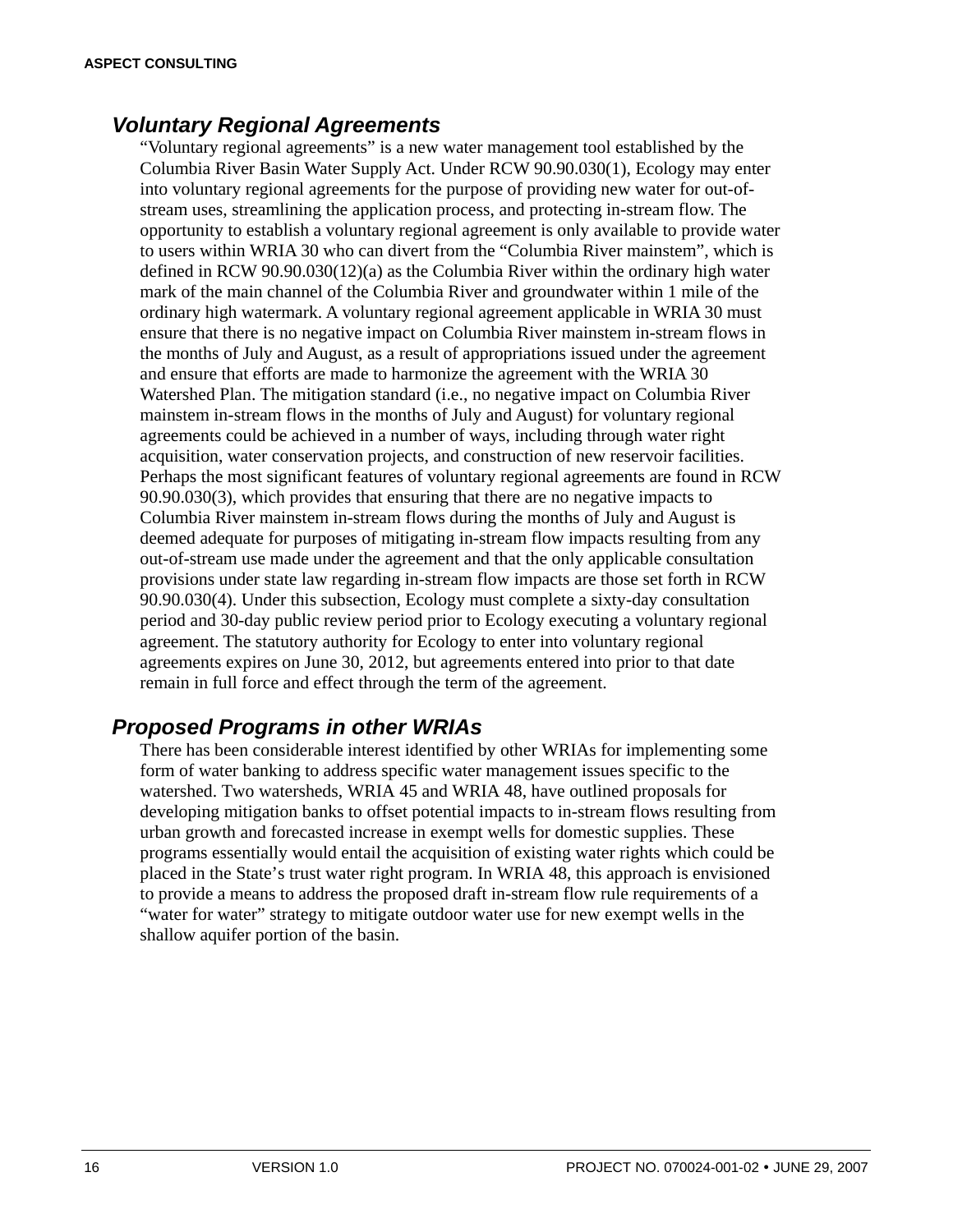## **Proposed Framework within WRIA 30**

The following presents an outline of several water management strategies that are applicable to WRIA 30. The management concepts vary in scope and required level of administrative "participation" and oversight. Some of the concepts have applicability throughout WRIA 30, while others have geographic constraints. For those concepts offering limited services––such as providing an information clearinghouse to help facilitate water right transfers—there are few if any barriers to implementation. However, for an actively managed program offering a broad range of services––such as a water bank within the watershed—there are several barriers that need to be addressed.

In considering the range of options, it is important to keep in mind that how well a program is accepted and utilizes by the stakeholders in the watershed is a key measure of success. It is also important to consider and address the potential unintended consequences associated with implementing a water management program. The availability of water can be a major factor in facilitating or constraining economic and population growth, as well as influencing ecosystem functionality.

This section also presents a recommended framework for a water exchange program to facilitate water transactions (sales, leases), which includes a "water banking" concept that aims to protect water rights pending their exchange and promote the use of existing water rights within WRIA 30

### *Water Management Options*

Developing an appropriate approach to water management requires attention to the objectives of the program and acceptable levels of institutional involvement or "participation" necessary to facilitate the transfer of water between users. Three levels of program administration are considered below. With each level, there are progressively increasing level of services and functions, which require additional institutional structure to implement and operate effectively. As noted above, consideration of unintended consequences of different water management options is also important.

#### **Level of Program Administration**

#### *Water Information Clearinghouse*

This is the simplest and least active mechanism for facilitating the transfer of water between users and uses. There is a need to make information on water rights more readily available in the watershed. The Klickitat County Water Conservancy Board currently aims to fill this void, at least in part. However, the Water Conservancy Board commissioners are all volunteers and the Board meets only once per month. Although the commissioners are available to assist water right holders, (which in the past has included setting up an information booth at local fairs), access to that resource is nonetheless limited. At present, Klickitat County's Natural Resource Department provides facilities for the Water Conservancy Board, and staff is available to provide information regarding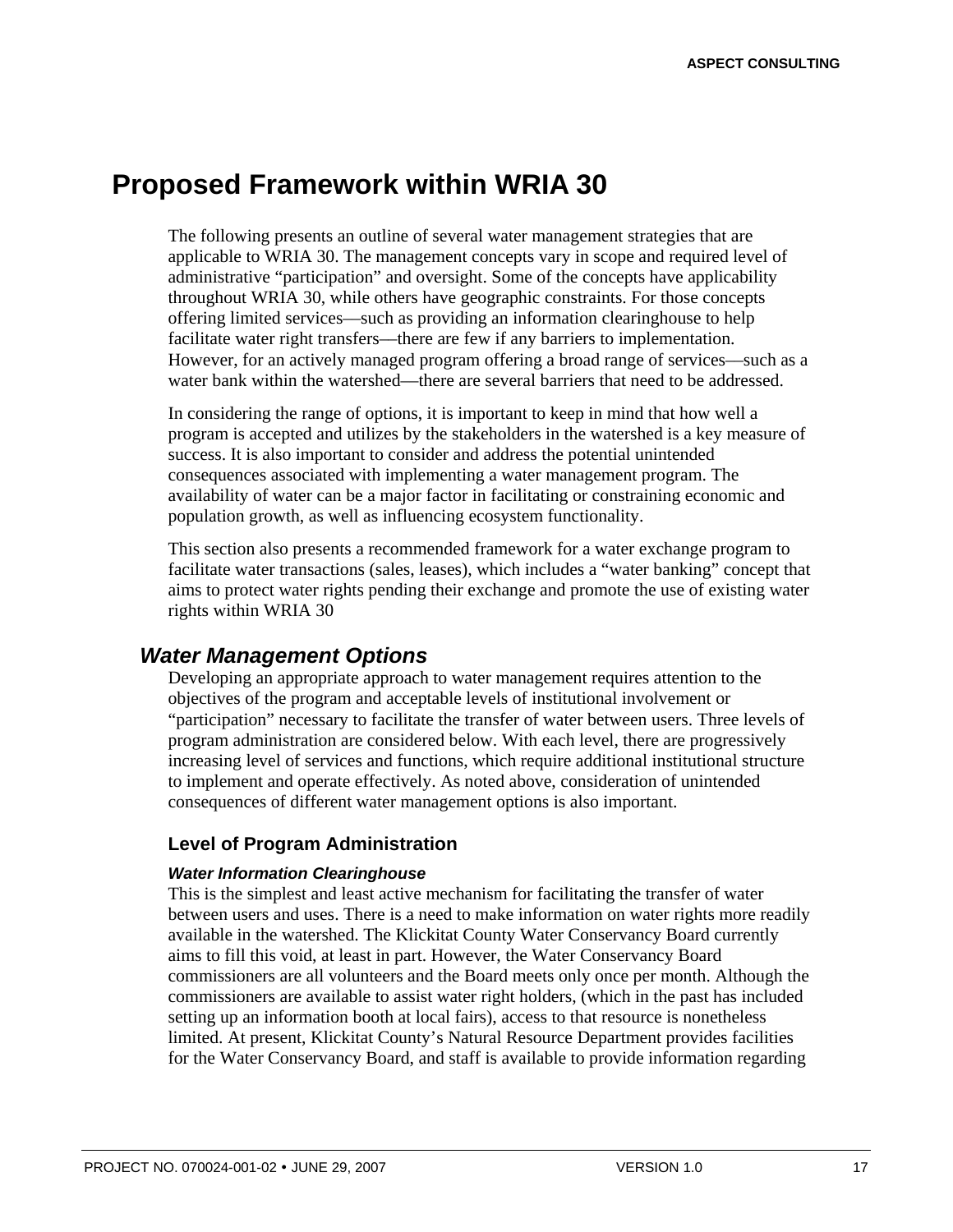water rights and water resource management in WRIA 30 and to provide referral to appropriate government agencies or resources.

Beyond the level of services currently offered, the clearinghouse could offer a posting service for interested buyers and sellers of water rights to connect with each other. The Water Conservancy Board is enabled under statute to maintain lists of interested buyers and sellers of water rights, but does not do so currently.

#### *Water Market Facilitator*

This entails more active involvement of an entity to facilitate and promote an active water market within the watershed. In this capacity, the market facilitator would not only function as a clearinghouse for information (as discussed above) but could also provide service much like a "broker" to facilitate the transactions. Services may include administering a web-based water right "multiple listing service", providing guidance on water right transaction options (including use of exemptions to relinquishment in the water code to relinquishment), and assisting in review of water right validity and extent of beneficial use. Under this concept, the entity would be facilitate the transfer of individual water rights, and relying on existing regulatory processes such as working with the Water Conservancy Board for water right changes. This type of program would require dedicated staff and a physical location within the watershed.

#### *Water Exchange*

This is envisioned as a program offering a broad range of services beyond functioning as a clearinghouse and water market facilitator for the watershed. Much like the services outlined for the water exchange proposed for the Yakima Basin, an exchange could actively participate in water management by creating mechanisms to protect and streamline the transfer of existing water rights, such as implementing a water bank concept, tailored to the watershed conditions and constraints. Such a program may involve direct involvement in transactions––as a broker, to facilitate private transactions between buyers and sellers and as a "gatekeeper" to administer the use of mechanism–– such as a water bank- that may be implemented in the watershed under the program.

#### **Water Transfer Mechanisms**

The following presents several mechanisms for consideration in developing a framework for water management in WRIA 30.

#### *Use of Existing Exemptions to Protect Water Rights for Future Use*

The water statute (Chapter 90.14.140 RCW) defines certain conditions which provide "sufficient cause" under which existing water rights are not subject to relinquishment due nonuse of all or a portion of the water by the owner of a water right for a period of 5 or more consecutive years. Where applicable, these exemptions provide an effective means to protect existing water rights for future use. Providing guidance on the applicability of specific exemptions to individual water right holders should be a key role of a water rights resource center. This likely would also include referral for legal advice where appropriate.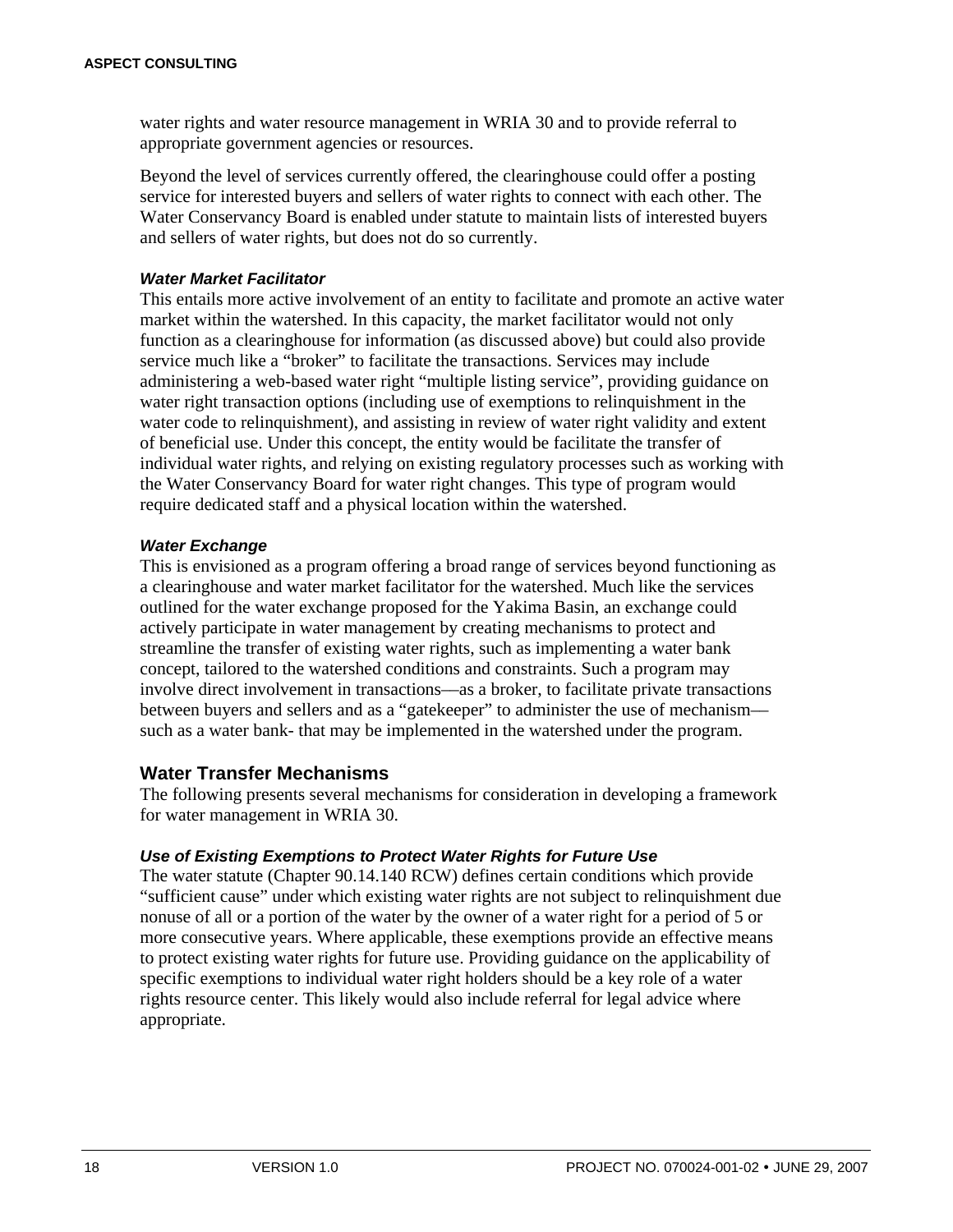The exemptions currently defined in the statute include the following sufficient causes for nonuse of water:

- drought, or other unavailability of water
- military service both active and nonvoluntary
- federal or state agency leases of or options to purchase lands or water rights which precludes the or reduces the use of the water right
- federal laws imposing land or water use restrictions either directly or through voluntary enrollment (e.g., acreage limitation and production quotas such as crop reduction programs)
- weather conditions that result in a temporary reduction in water use
- reduced irrigation due to participation in electricity buyback programs
- water conservation measured implemented under the Yakima river basin water enhancement project
- reliance on the transitory presence of return flow water in lieu of diversion or withdrawal for irrigation
- reduced use of irrigation water due to crop rotation

In addition, there is no relinquishment for water rights listed below:

- if water right is claimed for power generation
- if water right is used for standby or reserve water supply in time of drought or other low flow period
- if claimed for a determined future development
- if claimed for municipal water supply purposes
- if claimed under federal lands
- if leased to another user and put to beneficial use
- if such right or portion of a right is authorized for a purpose of use that is satisfied by the use agricultural industrial process water

Review of the list illustrates the broad range of exemptions to and exclusions from relinquishment authorized under statute. While the conditions under which certain exemptions apply are fairly easy to understand, for others it is less so. Examples of exemptions that may commonly apply to situations where a water rights are not exercised for a period of time in WRIA 30—including those relating to irrigation—are participation in federal programs that aim to control the quantity of crops on the market (e.g., crop reduction), energy buyback programs, and reduced water use associated with crop rotation. The applicability of these exemptions is often overlooked and should be further considered.

Although currently limited to the Yakima basin, the exemption relating to water made available through implementing conservation measures could have application to many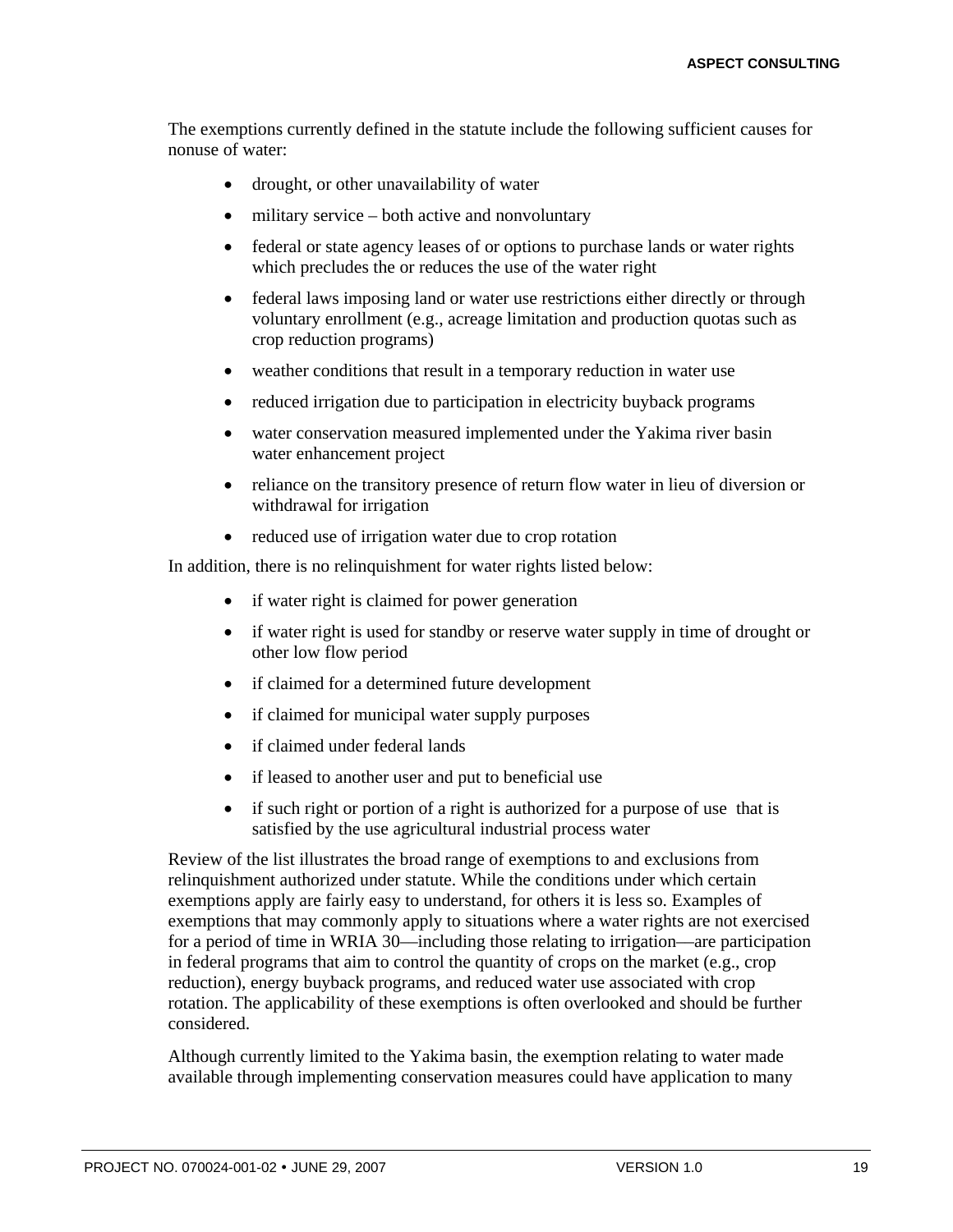watersheds if expanded to apply statewide. In addition, under Chapter 90.90.010 RCW, conserved water from projects funded in whole or in part by the Columbia River basin water supply development account is placed in trust and is available to support new appropriations. Further, the use of voluntary regional agreements under RCW 90.90.030, such as that proposed by the Columbia Snake River Irrigators Association, can include use of conservation to make water available for appropriation.

#### *Use of the State's Trust Water Right Program to Protect Existing Water Rights from Relinquishment*

Protecting existing water rights from relinquishment to meet future needs, while promoting the conservation and efficient use of water is one of the primary goals for creating a water management program in WRIA 30. Use of the State trust water right program as part of a water management strategy could provide an effective mechanism to achieve this goal. However, Ecology's current interpretation of the trust water right statute may significantly constrain the use of this mechanism to only those water rights where it can be demonstrated that their placement in trust will have a direct benefit to instream flows. The WRIA 30 WRPAC does not agree with this interpretation of the statute and believes that the Legislative purpose and intent was to utilize the trust program to include protection of existing water rights to meet future unmet needs. This concept and barriers related to its use are further discussed below.

#### *Voluntary Regional Agreement under the Columbia Water Supply Management Act*

As provided in RCW 90.90.030, Ecology may enter into voluntary regional agreements for the purpose of providing new water for out-of-stream use, streamlining the application process, and protecting in-stream flows. The Implementing Governments or other "water authority", in association with the WRIA 30 WRPAC, could develop and enter into a voluntary regional agreement with Ecology and facilitate its implementation within the WRIA.

#### *Creating a Board of Joint Control to Provide Flexibility in Place of Use*

The existing water code (Chapter 90.03.380 RCW) provides flexibility in the place of use of existing water rights within irrigation districts without processing a water right change subject to review and approval by Ecology. Changes in the place of use by an individual water user or users of water provided by an irrigation district can be made simply with approval by the district's board of directors when the change lies within the district boundary. The statute also provides for the change in the place of use of water provided by an irrigation entity outside its boundary when it is a member of a "board of joint control" created under Chapter 87.80 RCW. The board of joint control can establish an area of jurisdiction within which it is authorized, without approval from Ecology, to approve changes in place of use of water.

Formation of a board of joint control may have application as a water management mechanism in WRIA 30. Its utility is constrained, however, because commonly a place of use of a groundwater right also requires a change in the point of withdrawal, which would require Ecology approval. Where conveyance is available from the existing point of withdrawal to the new place of use, the creation of a board of joint control within the watershed could be used to streamline the process of moving water from one user to another.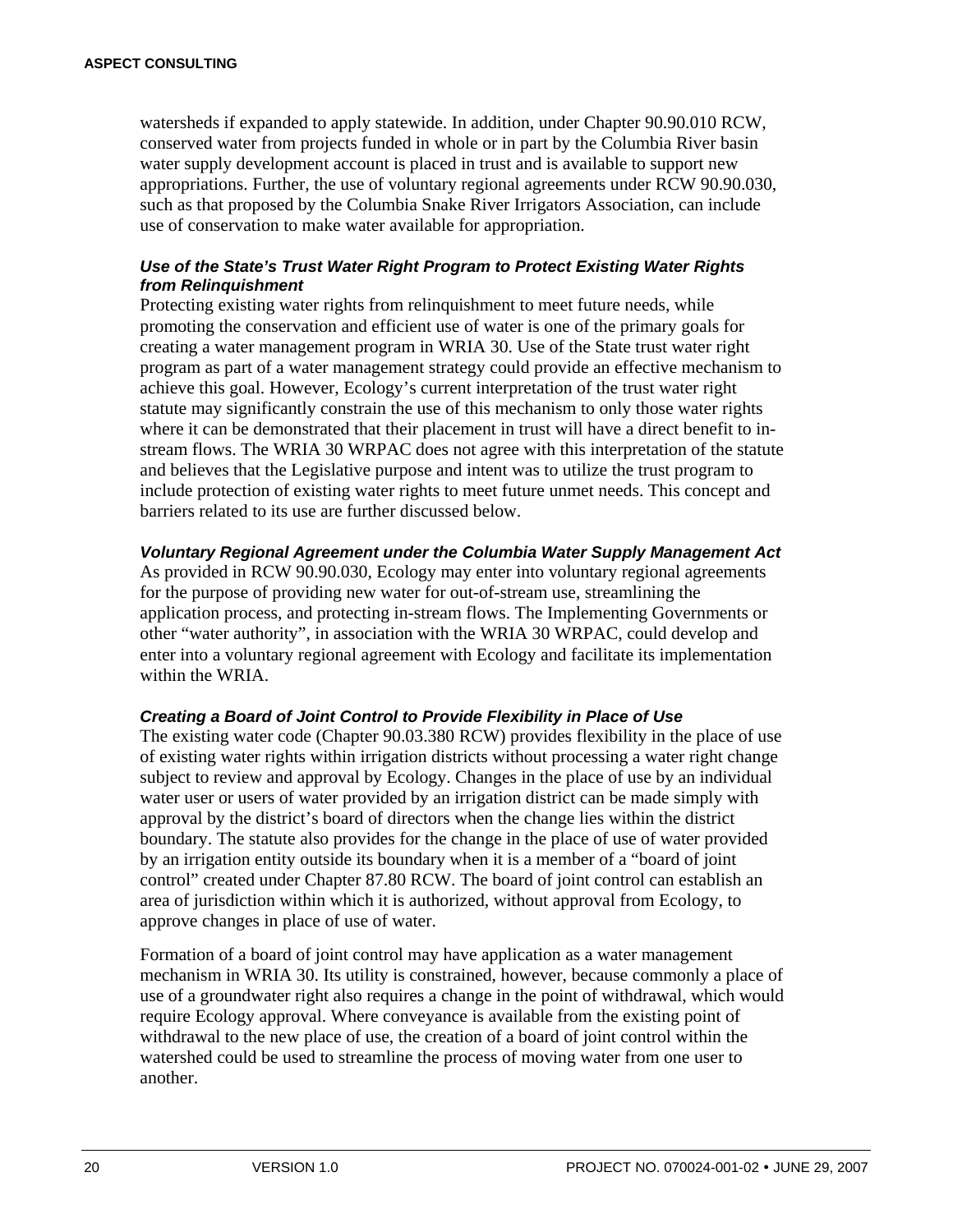#### *Regional Municipal Water Provider*

This concept is based on establishing a service area encompassing all or a part of WRIA 30 with water supply provided by a regional municipal provider. At the present time, the two primary municipal water providers in the watershed include the City of Goldendale and the Klickitat Public Utility District (PUD). The City's service area is contiguous and consistent with the Urban Growth Area Boundary (UGA), whereas the PUD operates eight separate water systems throughout the Klickitat County.

Individual water right holders would assign their existing water rights over to a regional municipal provider through a contractual agreement which would provide for water service. The regional provider would request that all assigned water rights under its control be conformed by Ecology to reflect their use for municipal supply purposes. This process would require approval of the regional provider's water system plan by the State Department of Health (DOH) in coordination with Ecology. Assuming approval by Ecology and DOH, such an approach would afford protection from relinquishment of existing water rights. For water rights that are not beneficially used for municipal water supply purposes at the time of transfer, the regional provider would have to obtain approval of a change from Ecology. Therefore, the utility of a regional municipal water provider in the watershed may primarily be for non-irrigation water supplies.

The Klickitat PUD is pursuing options for use of a large existing surface water right that it currently holds for a diversion from the Columbia River. The water right was previously used to provide industrial water supply to Goldendale Aluminum. The PUD is currently working with Ecology to conform the existing water rights to municipal supply purposes. The PUD is also looking at strategies to utilize the existing water rights for water supply purposes in the watershed.

## **WRIA 30 Water Exchange Program**

The following provides a proposed framework for establishing a "water exchange" in WRIA 30, utilizing mechanisms most adaptable to watershed conditions and constraints. The intent in creating the water exchange is to provide a single entity that is focused on protecting and facilitating the beneficial use of existing surface and groundwater rights in WRIA 30. It would operate in concert with the existing water right transfer processes, so as not to conflict with services provided by Ecology and the Klickitat County Water Conservancy Board. Its mission would be to identify and implement mechanisms that would work in WRIA 30 to streamline the transfer process and improve the flexibility and efficiency of moving water between users and uses.

As discussed in the previous section, there are several water management mechanisms that may be appropriate in addressing different needs and constraints in WRIA 30. Irrespective of the approach, to be successful there needs to be adequate incentives to encourage participation in the exchange. Key incentives that should be provided by the water exchange include streamlining the transfer process (time, cost, and reduced uncertainty) and/or developing alternatives options for moving water around, and mechanisms to protection water rights from relinquishment so they can be available to meet future needs.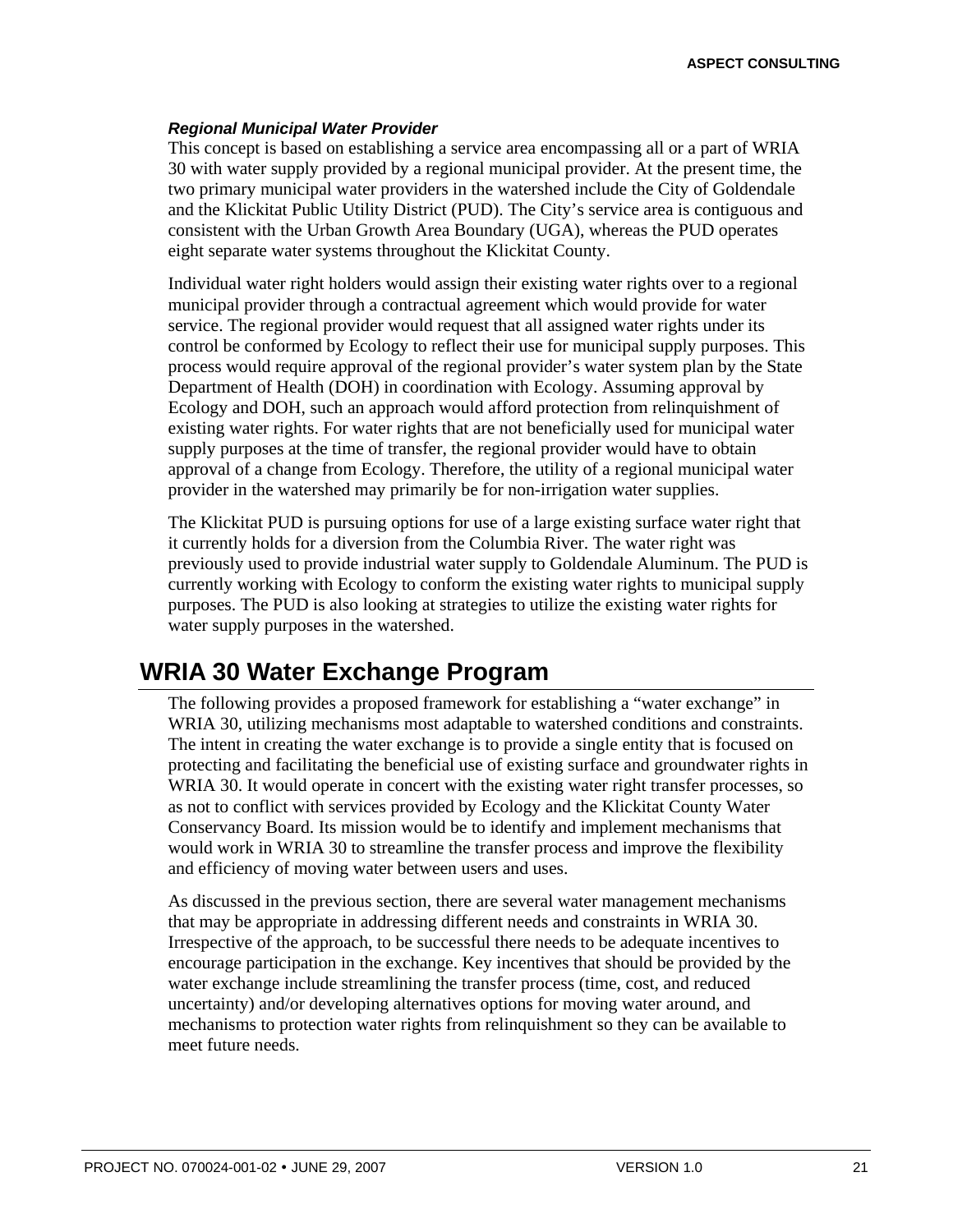### *Establish a Water Exchange*

WRIA 30 would create a water exchange to be administered by an entity "water authority", under the authority of a single governmental agency (e.g., county or PUD) or intergovernmental agreement amongst local governmental agencies. Perhaps the entity that operates the "water authority" could be the WRIA 30 Implementing Governments, either under an intergovernmental agreement or a watershed management partnership established under Chapter 39.34 RCW.

The "water authority" would provide a range of services which may include:

- functioning as an information clearinghouse and staffed resource center to provide information on water rights to holders of existing water rights, persons seeking to acquire or lease water rights, and the general public; and to perform an initial and confidential extent and validity analysis of water rights;
- maintaining a posting service "multiple listing service" to support a local water market;
- acting in the capacity of a "broker" and actively assist in transactions; and
- administering a water exchange program. The exchange would develop water management mechanisms to achieve the watershed goals as defined under the WRIA 30 Watershed Management Plan and Detailed Implementation Plan. Mechanisms could include creating a board of joint control, to provide flexibility in the place of use of water, similar to that of an irrigation district and/or implementing a reserve or "bank" to address unmet current and future needs.

### *How the Water Exchange Would Operate*

The following outlines the general framework for operating a water exchange:

- All existing water rights would be eligible for participating in the water exchange program. However, only those water rights or portions of existing water rights that have been verified by the water authority operating the exchange, in terms of extent and validity through demonstration of beneficial use, will be accepted.
- The water authority would facilitate a water market by matching buyers and sellers of existing water rights in the watershed. In the event that there is a willing buyer/lessee, then transfer would occur through a private transaction and use of the existing water right change process.
- In the event that a willing buyer/lessee is not identified through the water market or there are no exemptions to relinquishment under the water code that are applicable, then the existing water right holder would assign control of the water right to the water authority which would request transfer of the water right for temporary placement in the State's trust water right program.
- Water right holders would be required to assign control of the water right to the water authority through a contractual agreement.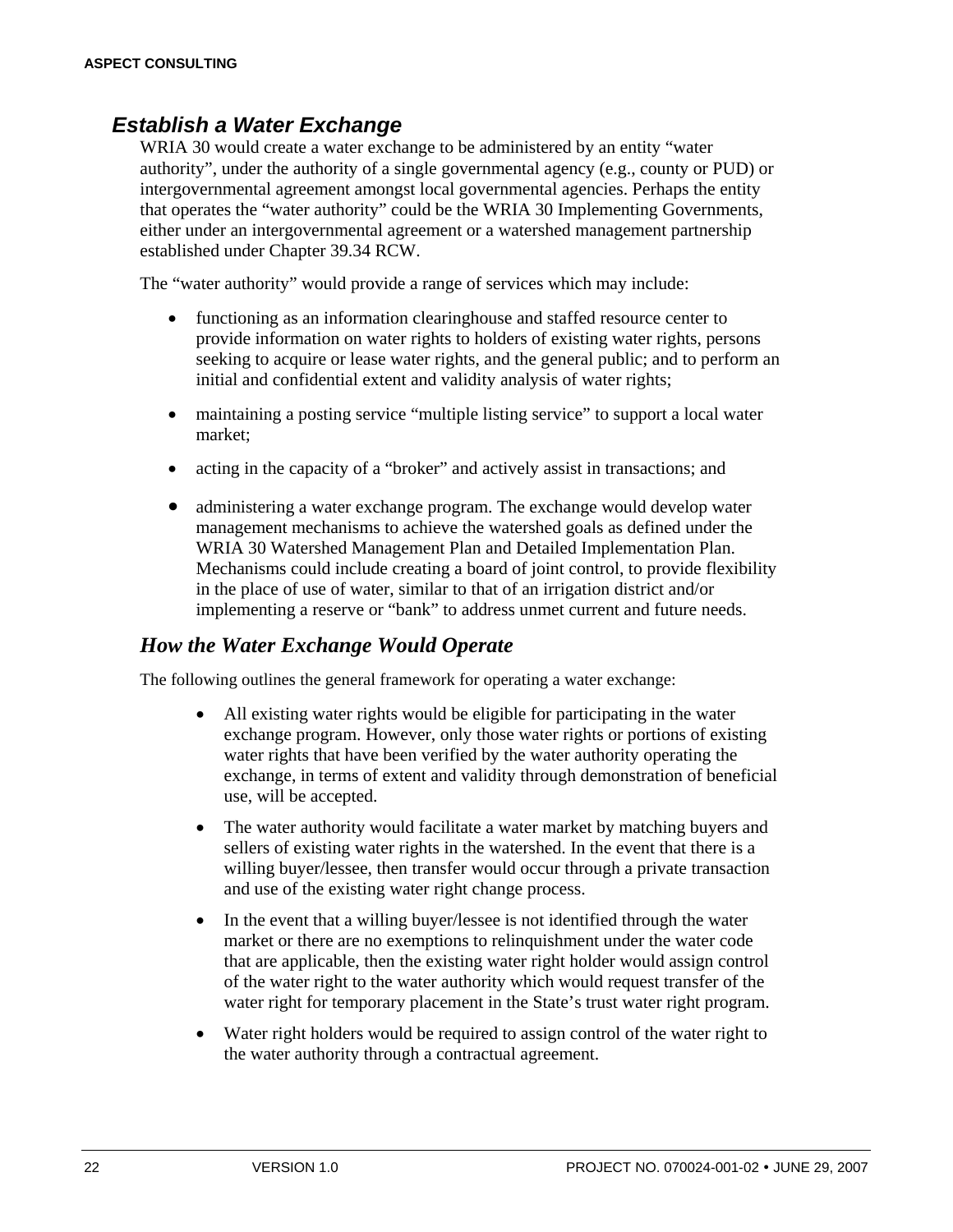- The water authority would file an application with Ecology for placement of the existing water right in the State's trust water right (TWR) program as a temporary donation (not limited to in-stream flow purposes). The water authority would have authority to negotiate the contract terms for acceptance of the existing water right into the trust program.
- When a new use is identified, the water authority would file an application for water right change through the Water Conservancy Board or Ecology to remove the existing water right from trust; and change the place of use, purpose of use, etc. as necessary for the new use.

The original water right holder would receive financial compensation associated with the sale or lease of the existing water right after completion of the transaction.

### *Existing Barriers to Implementation*

There are a number of barriers to implementation, including limitations in existing statute and regulatory interpretation, willingness on the part of existing water right holders to participate, and program funding. These are discussed below:

- 1) A key barrier to implementation is the constraints Ecology has identified on use of the State's trust water right program. The language in Chapter 90.42 RCW states that the department is "authorized to use the trust water rights program in the Yakima river basin for water banking purposes". The statute however does not exclude its use for water banking purposes elsewhere. In its most recent report to the Legislature (Ecology, 2006), Ecology noted that the legislation has the "appearance of applying only to the Yakima Basin, and is pursuing legislative amendments to statute which, amongst other proposed revisions, would allow use of the State's trust water right program for water banking purposes throughout the State of Washington. Such an amendment to statute would be useful, particularly with regard to "banking" of water made available through conservation practices. However the proposed framework outlined above for a water exchange may be able to function without designation as a "water bank". The statute expressly authorizes use of the trust water right program as a bank in the Yakima Basin. The trust program can still be used to perform the same function in other watersheds—just don't call it a "bank". As a tool for developing water supplies for out-of-stream and in-stream uses in the Columbia River basin, the Columbia River Basin Water Supply Act enables water rights to be acquired through implementation of conservation measures or other means and placed in the state water trust program.
- 2) As previously discussed, Ecology's current interpretation of statute regarding use of the trust water right program significantly limits placement of a majority of groundwater rights into temporary trust. Language in Ecology's draft guidance, requiring that groundwater rights must be related to specific reaches of a surface water to be eligible for placement into the trust program, appears inconsistent with the intent of the 1991 Water Resources Management Act and subsequent amendments aimed at preserving water to meet future needs including both instream and out-of stream uses.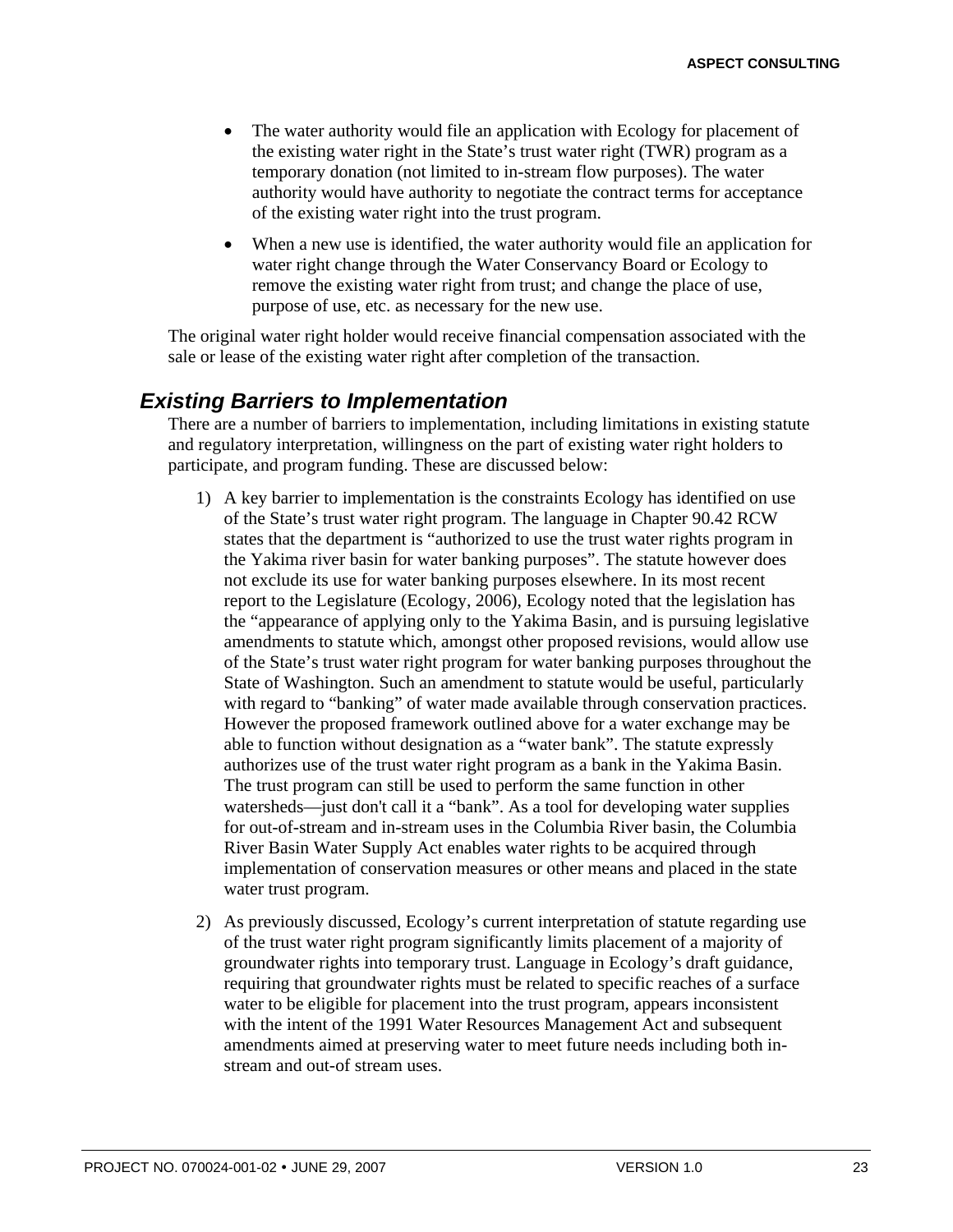- 3) There currently is limited coordination of service areas amongst municipal providers, which may be an issue if pursuing options to expand municipal services within the watershed.
- 4) The willingness on the part of existing water right holders to utilize a water exchange in WRIA 30 is also a concern. To function and achieve the goals of the watershed, the water exchange requires active participation from stakeholders in the watershed.
- 5) Setting up a water exchange with the necessary resources to provide public outreach and services requires a sustained source of funds to be viable.
- 6) In the Columbia River Basin Water Supply Act (Chapter 90.90 RCW), the Legislature declared that a Columbia River basin water supply development program is needed, and directed Ecology to aggressively pursue the development of water supplies to benefit both in-stream and out-or stream uses. Ecology is developing policies and programs to implement the Act. If the policies and programs do not make the water supplies available for appropriation to out-ofstream uses in the areas of the Columbia River basin that are outside of the 1-mile corridor immediately adjacent to the Columbia River, they will be a barrier to effective water resource management within WRIA 30 and may run counter to the WRIA 30 Watershed Plan.

### *Means to Address Barriers to Implementation*

The following discussion outlines proposed actions to address existing barriers to implementing a water exchange framework:

- 1) Pursue amendments to existing trust water right statute to expressly allow its use for water banking purposes statewide. Engage in the legislative process through local representatives and review language of amendments currently being drafted by Ecology for consideration by the Legislature.
- 2) Prepare and submit to Ecology comments on the current draft version of Guidance for Processing Trust Water Rights (GUID – 1220) by July 15th. Of particular importance is commenting on Ecology's current implementation policy regarding the eligibility of groundwater rights for placement in the trust program. It is critical that the guidance reflect the Legislative intent and purpose in creating the trust water right program to meet unmet future in-stream and out-stream demand. Ecology's current thinking with regard to policy greatly restricts the placement of existing groundwater rights into the trust water right program. Recommend working collaboratively with Ecology to clarify the conditions for placement of groundwater rights into trust, consistent with the intent and purpose of the 1991 Water Resources Management Act.
- 3) Evaluate the need for developing a coordinated water system plan in Klickitat County to clarify jurisdictional issues that may arise with expansion of individual water service areas.
- 4) Further refine the specifics of a WRIA 30 water exchange during the detailed implementation stage of watershed planning. In particular, engage key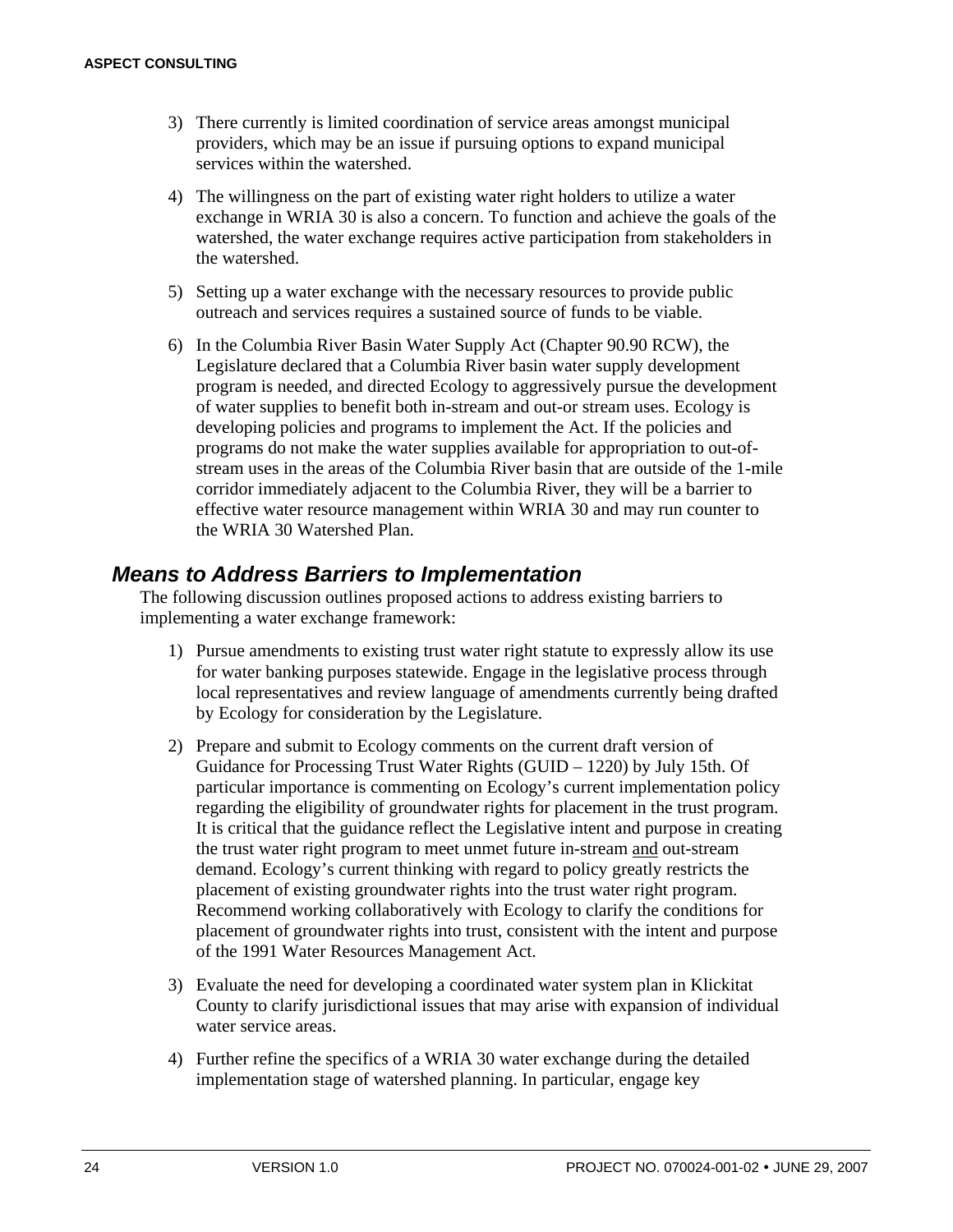stakeholders and solicit input on the appropriate level of program administration and incentives for program participation.

- 5) Evaluate funding mechanisms for establishing the water exchange, including developing a memorandum of understanding (MOU) amongst local governmental entities involved in water resource planning in the watershed, and evaluating a potential user fee concepts for services.
- 6) Participate in Columbia River Basin Water Supply Act policy advisory forums (i.e., the Columbia River Policy Advisory Group and County Commissioners' Policy Advisory Group) and work with other WRIA planning units in the Columbia River basin to shape the development of policies and programs that meet the needs of WRIA 30 and are consistent with the WRIA 30 Watershed Plan. Evaluate the need for legislation to clarify the Columbia River basin-wide scope of the Columbia River Basin Water Supply Act.